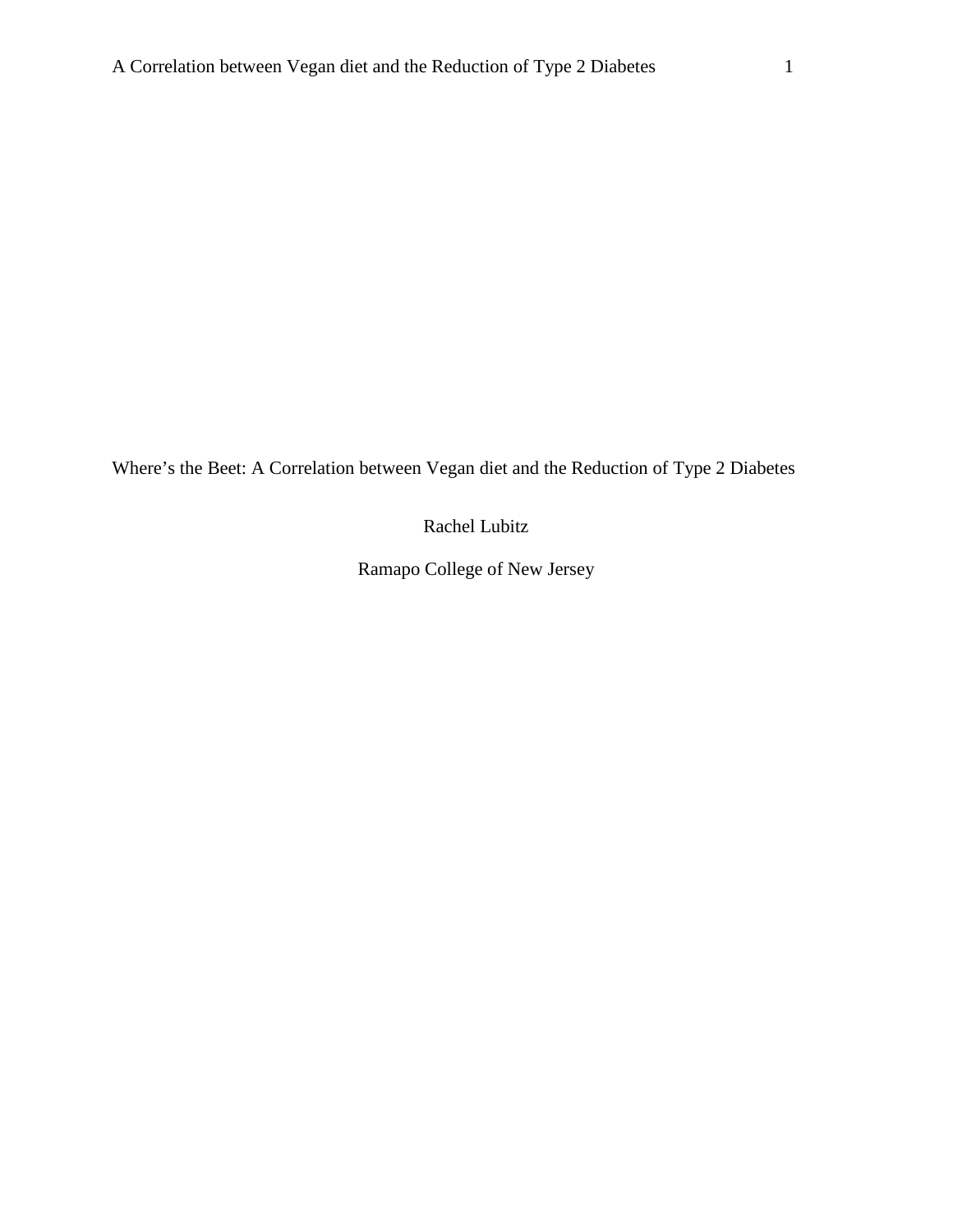#### Abstract

This integrative literature review assessed the connection among various studies conducted on the relationship between participants on plant based diets and the recent effects on their health. Before medicine and technology, infectious diseases were the primary cause of death. As innovations in science and medicine progressed, the trend of diseases shifted from infectious to chronic. Currently, the foremost health issues in our society are almost all chronic and related to lifestyle choices. Despite copious amounts of money being poured into research and new drugs to improve our health, people are dying from chronic diseases now more than ever before. These chronic diseases include obesity, hypertension, stroke and diabetes. A renaissance in research transpired as studies took a different turn, focusing more on natural solutions to prevent these chronic diseases, such as plant based diets. An integrated literature review was used to analyze three different studies. Each study was about the relationship between diet and its effect on the body; however, each study had a different, narrower subtopic. After assessing and reviewing the literature, conclusions were then derived on the relationship of diabetes and plant based diets. Research has shown that low-fat vegan diets have been known not only prevent these chronic diseases but also revert the effects of the disease on the body. For the participants who followed a plant based regimen, there was a positive, significant change in health status, as BMIs were lowered to a healthier weight and A1C levels decreased in diabetic patients. In regards to the participant's diets that consisted of consumption of red and processed meats, these patient's health data indicated abnormal levels, indicating a greater risk for chronic diseases. There was a unanimous conclusion that an increased consumption of meat and animal products is consistently associated with chronic diseases, such as Type 2 Diabetes.

*Keywords:* Vegan, diet, Type 2 Diabetes, plant based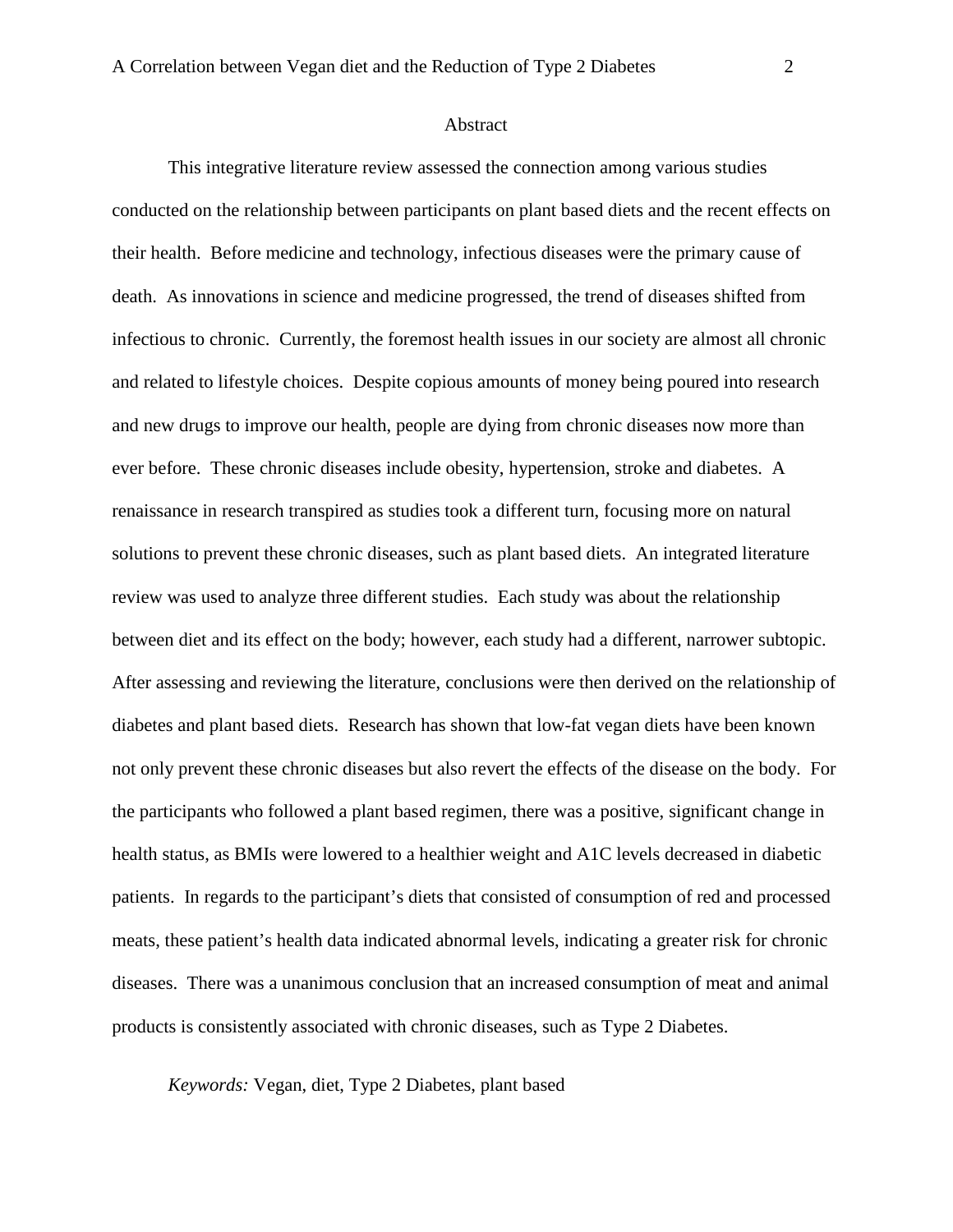#### Introduction

Diabetes Mellitus, also known as Type 2 Diabetes (T2D), is one of the major chronic as well as rapidly growing public health issues not only in the United States but throughout the world. An approximated 382 million adults worldwide had diabetes in 2013; this number is projected to rise to 592 million by 2035, (Kahleova et al, 2017) almost doubling the number of diagnoses in about 20 years. Decades ago, this disease was not as significant of a concern; however, currently, T2D has risen to the 7th leading cause of death in the United States in 2015 (Asif, 2014). The disease continues to represent itself as a more difficult health condition as news studies reveal the severity of the acute and chronic complications, as well as the increase in age range that the disease can affect, including children. The number of new cases of diabetes has greatly increased over recent years partly due to advances in technology and the ability to detect diabetes in its earlier stages, but also due to lifestyle choices, such as a poor diet, lack of physical activity and increase in sedentary lifestyle. The major factor in the prevalence of diabetes is poor diet, as suboptimal nutrition is a leading contributor to chronic disease and premature death in the United States and globally (Kahleova et al, 2017). According to recent analysis, certain dietary factors, specifically a high intake of processed meat products and high sodium intakes and low intakes of fruit and vegetables were associated with almost half of the deaths in United States that were cardio-metabolic related (Kahleova et al, 2017). T2D is a complex condition, as it is difficult to treat, expensive and complicated to manage and directly related to co-morbidities, such as obesity. It is estimated that two-thirds of Americans are currently overweight, half of whom are obese. Obesity is associated with an increased risk of serious health conditions, one of which is T2D (Xu et al, 2013). While there is belief that a cure for T2D does not exist, various studies demonstrate that a vegan or plant-based diet is successful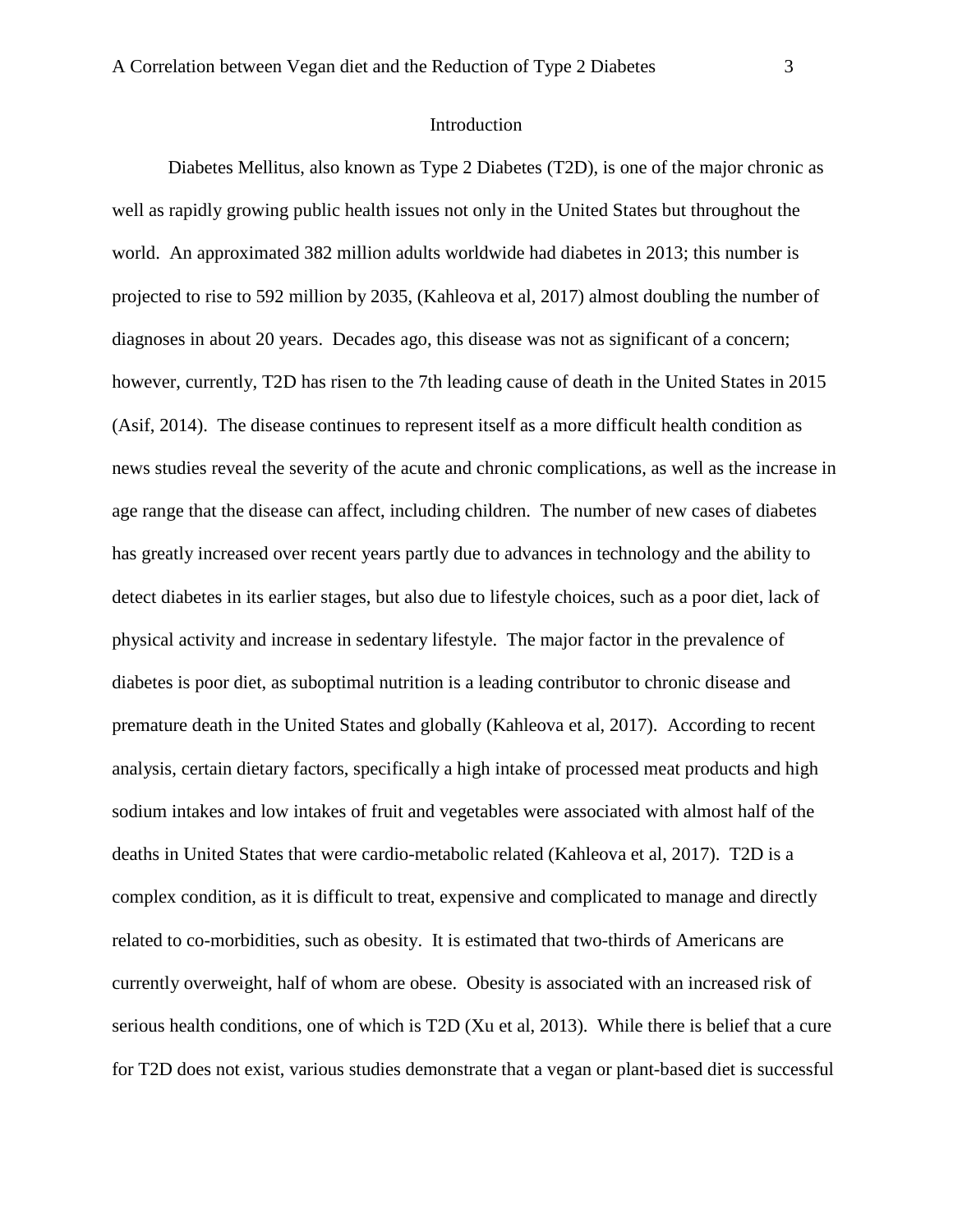in managing complications of T2D through a reduction in Hemoglobin A1C (HbA1c), body mass index (BMI) and lipid index. The reduction of these factors as the outcome for these studies indicates that there is substantial and similar evidence indicate that a plant based diet can reduce and potentially prevent T2D.

#### History of Communicable Diseases

For as long as there has been life on earth, diseases have existed. As science and technology advanced overtime, mankind has been able to identity, combat, treat and learn to prevent certain diseases. The majority of the diseases that were of primary concern in our history were communicable diseases otherwise known as infectious diseases. The bubonic plague and other infections like measles and smallpox were among the most devastating of the epidemic diseases. Before science and medicine advanced, infectious diseases took the lives of millions of people. The smallpox epidemics alone have killed millions of people. The most infamous epidemic was the smallpox epidemic in 1519 when Cortes and his European explorers introduced the diseases to the native population of the Aztec Empire. ("Deadly Diseases: Epidemics throughout History," 2014). The epidemic ended up killing between 5-8 million people over the course of only two years ("Deadly Diseases: Epidemics throughout History," 2014). Exactly a century ago, the United States was one of the numerous countries plagued by the flu epidemic of 1918 and 1919. ("Deadly Diseases: Epidemics throughout History," 2014). This flu epidemic killed approximately between 30 million and 50 million worldwide and among those, over half a million were Americans ("Deadly Diseases: Epidemics throughout History," 2014). Specifically, in the United States, the flu, smallpox, polio and HIV are the diseases that had the deadliest outcomes.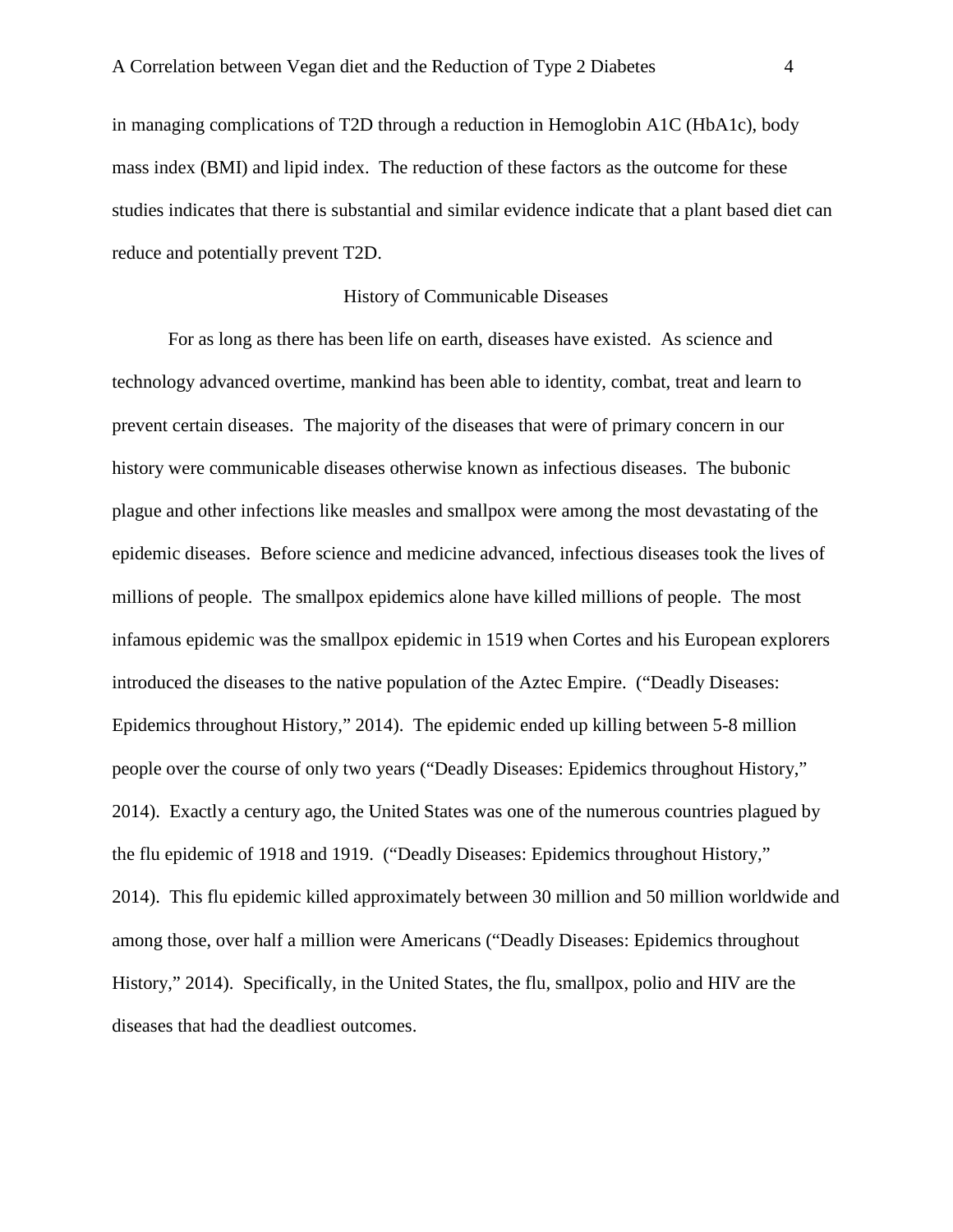For centuries, communicable diseases were the most prevalent form of disease that affected the majority of the population. The demand for a way to combat the diseases and the epidemics stimulated advances in medicine and science. Through research, mankind has been able to successfully understand the mode of transmission and the path that the microorganism takes in the body as it progresses and the specific signs and symptoms that are distinguishable in certain diseases. Mankind has learned how the disease occurs, how to treat but most importantly, ways of prevention. The breakthrough in primary prevention in the form of vaccines and hand hygiene led to a massive and radical reduction in the number of new cases of communicable diseases including resultant deaths. During the 20th century, deaths due to infectious diseases declined drastically in the United States. This decline contributed to a sharp drop in infant and child mortality and a 29 year increase in life expectancy. At the beginning of the twentieth century,, the three leading causes of death were pneumonia, tuberculosis (TB) and infectious diarrhea, which were responsible for 30% of all childhood deaths who were aged less than 5 years old ("Deadly Diseases: Epidemics throughout History," 2014). At the end of the 20th century, by 1997, that percentage dropped to only 1.4%. ("Deadly Diseases: Epidemics throughout History," 2014). While there are still numerous areas of the world where these diseases still exist, the comparison of number of incidences and epidemics has dropped dramatically, giving way to a new trend in illness. The global burden of disease is transitioning from its original focus on infectious diseases to non-communicable conditions. Chronic diseases are ongoing and are generally incurable illnesses or conditions, such as heart disease, asthma, cancer, diabetes and obesity. In 2014, seven of the top ten causes of death listed were from complications of chronic diseases. Two chronic diseases, heart disease and cancer, together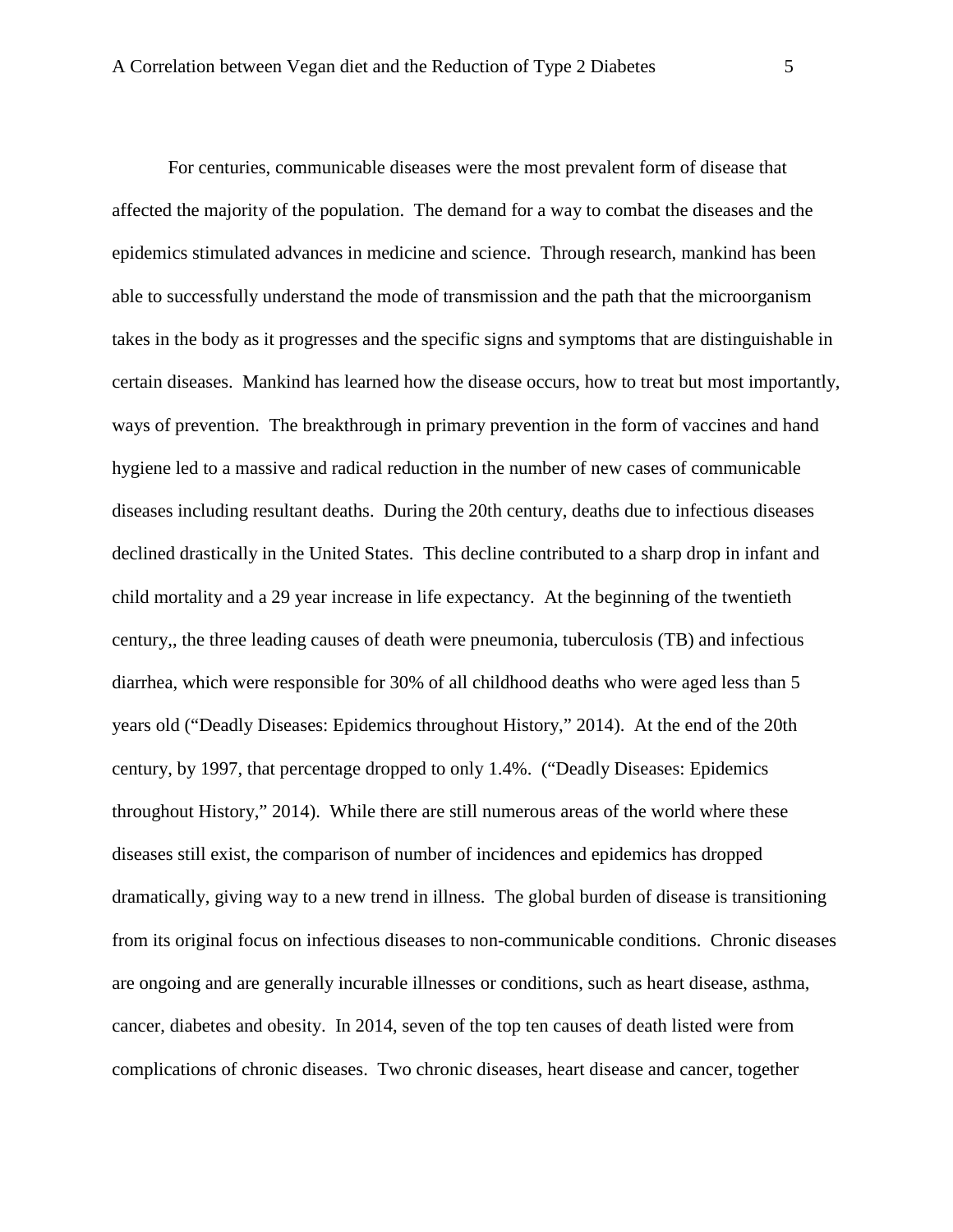accounted for nearly 46% of all deaths ("According to Chronic Disease Overview,"

2017). According to Turner-McGrievy, overweight and obesity are increasingly problematic in the United States, where two-thirds of the adults are overweight or obese and the prevalence of T2D among this population is 9.3%.

## Overview of Type 2 Diabetes

T2D is a significant chronic disease with an increasing prevalence rate worldwide. T2D results when the body does not produce enough or cannot properly use the insulin it produces (Asif, 2014). It is the leading cause of premature deaths and when improperly managed, it can lead to a number of health issues, including heart disease, stroke, kidney disease, leg and foot amputations, blindness, nerve damage and death (Asif, 2014). It is not only a dangerous condition when not properly controlled but also it presents many challenges, financially, since it is expensive to treat and manage. Obesity and other co-morbidities are strongly associated with a patient who also is diagnosed with T2D.

Diabetes branches off into various types. Type 1 Diabetes is also known as juvenile diabetes and insulin dependent diabetes, as it is typically diagnosed when a patient is still a child and the individual is dependent on an exogenous source of insulin for the remainder of his/her life. It is a chronic condition, specifically an autoimmune condition in which the pancreas produces very little to no insulin. (Asif, 2014). Type 1 Diabetes constitutes less than 5% of the total cases of diabetes (National Institute of Diabetes and Digestive and Kidney Diseases, 2016). T2D or adult-onset diabetes is different in comparison to Type 1 Diabetes, as the pancreas produces insulin but the body does not use the insulin properly. The most common type of diabetes, Type 2 usually begins when a person is in his or her mid-50s. T2D is heavily influenced by lifestyle factors as opposed to an autoimmune disease. While all types of this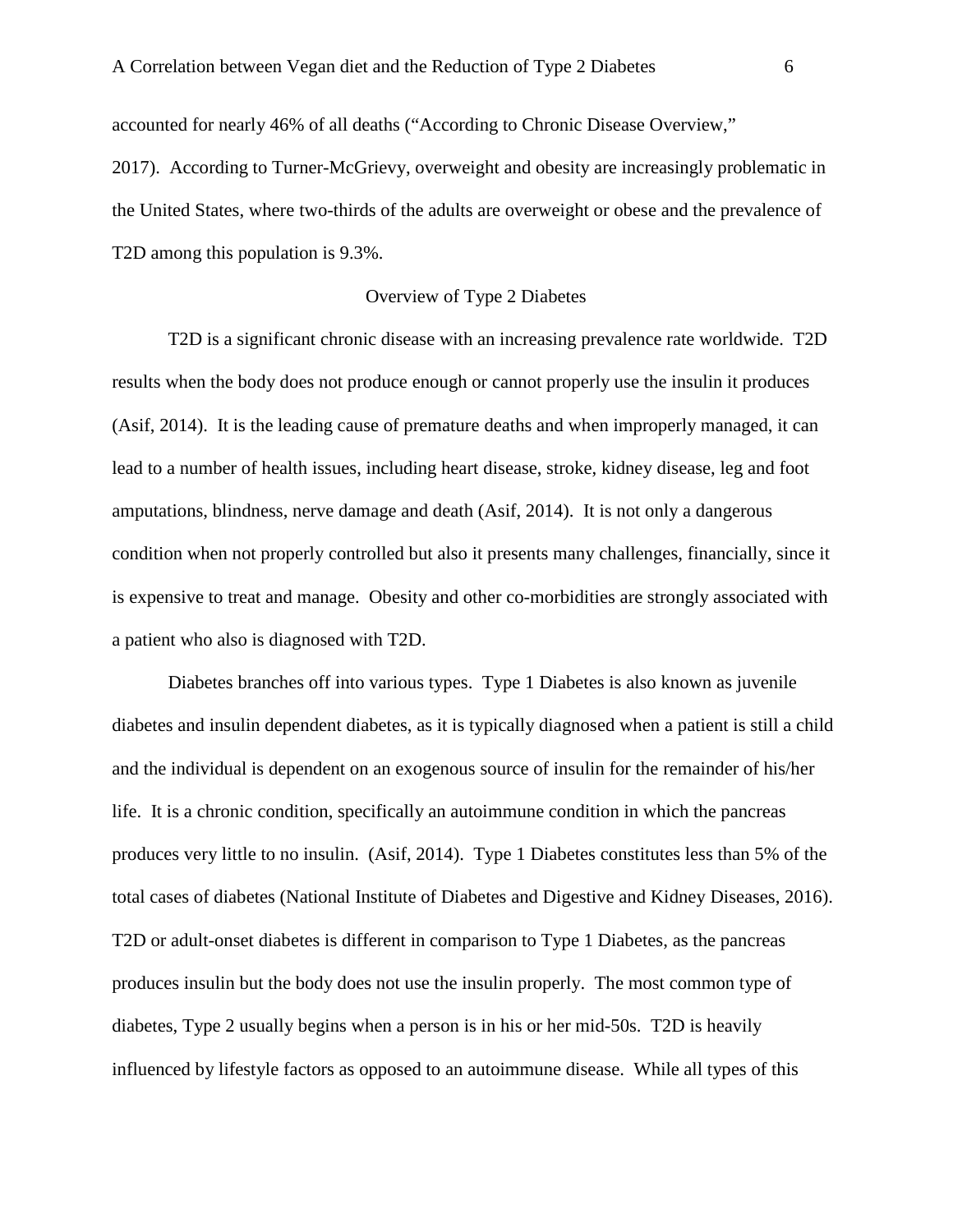illness are chronic, T2D is more preventable as it develops with co-morbidities and develops through environmental and lifestyle factors. Certain aspects in one's life can greatly increase the chances of getting this disease, with obesity and physical inactivity constituting the top reasons for the increasing burden that diabetes has in the developed world (Asif, 2014). Diabetes has become such a prevalent issue in our society. Despite availability of the wide range of pharmacological treatments and diabetes education from certified diabetic educators and other health care professionals, good control of diabetes and its comorbidities remains difficult (Trapp and Levin, 2012). The creation of the American Diabetic Association (ADA) diet and the use of synthetic insulin have proven to be helpful but not effective in managing the condition and preventing further damage. Attempts to comply with the "diabetic diet" tend to result in unnecessary restrictions of the wrong foods and overindulgence or monotonous consumption of certain food items (Asif, 2014). It is believed that this is due to the many misconceptions about what a diabetic can and should eat. A diet that has demonstrated effectiveness in managing diabetes, reducing BMI, lipid levels and the high blood sugar levels and therefore, the high A1C levels is the vegan diet.

## Veganism

Veganism is characterized as a lifestyle that excludes the consumption and use of all animal products. A vegan diet differs from the vegetarian diet, as vegetarians are defined as people who do not eat meat, poultry or fish, whereas dietary vegans refrain from consuming animal products, not only meat but also eggs, dairy products and other animal derived substances (Appleby & Key, 2015). This diet is also known as a plant-based diet as the foundation of the diet is based on a wide variety of whole plant foods: fruits, vegetables, whole grains, legumes, nuts and seeds. A healthy plant-based diet is one that aims to maximize consumption of nutrient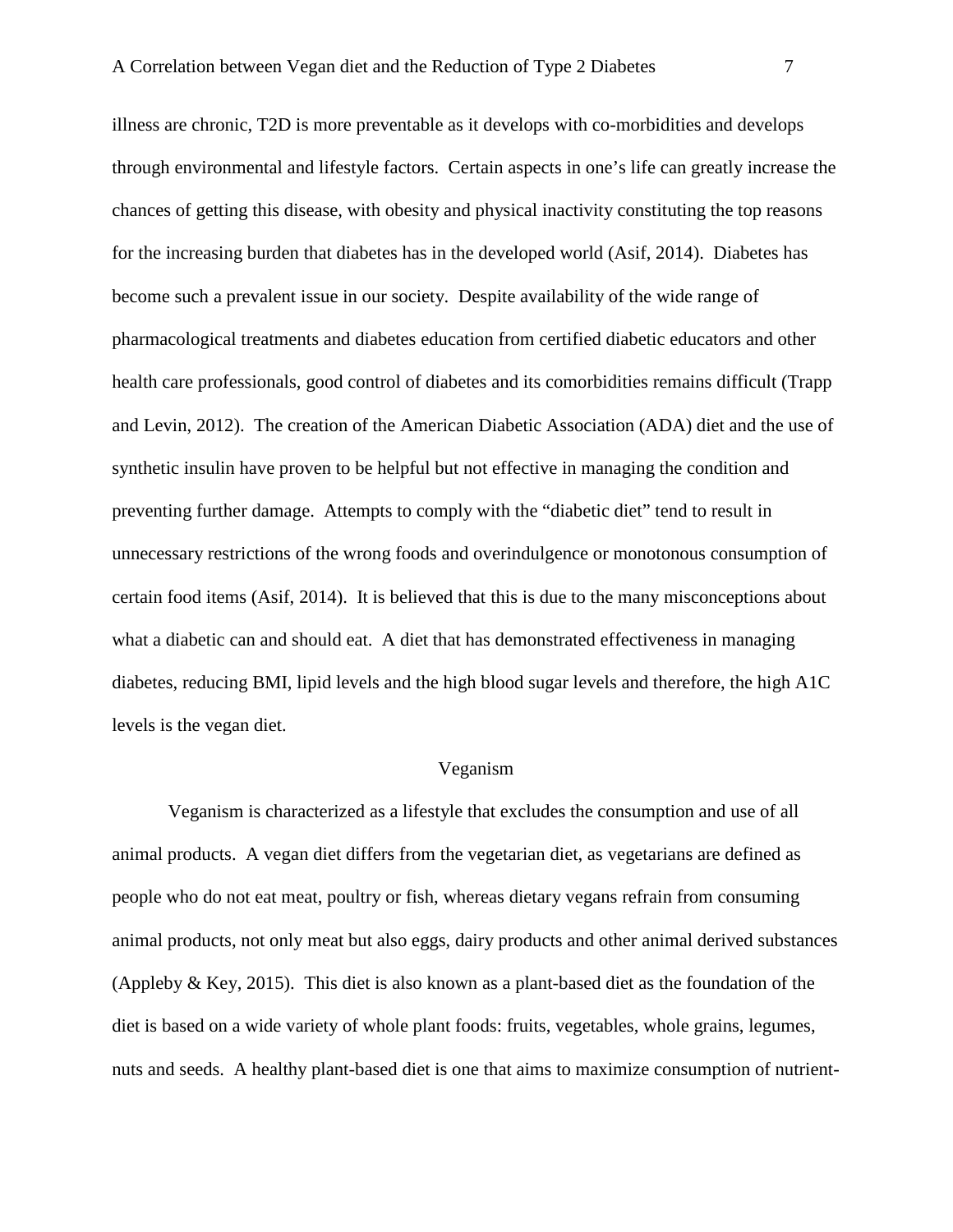dense plant foods while minimizing processed foods, oils, and animal foods, including dairy products and eggs (Hart, 2015). A vegan diet emphasizes unrefined carbohydrates and highfiber foods, like fruits and vegetables and whole grains. It is indisputable that a diet centered around fruits and vegetables is healthy, and we have learned that vegan diets have resulted in improved glycemic control in T2D, lower serum cholesterol levels and no rise in serum triglycerides (Jenkins et al, 2003) but the goal for many studies was to discover the extent of just how beneficial a vegan diet can be.

## Preventing Complications of T2D with a Vegan Diet

T2D is a very serious chronic disease, as its complications and effect on the body are systemic. Plant food components have a very significant impact on cardiovascular disease, which is one of the major complications of diabetes. Other diabetes-related complications include chronic kidney disease and diabetic angiopathy. Chronic kidney disease incidence also increases with age and is more common in diabetics than non-diabetic patients. A vegan diet is one of the most effective tactics in reducing the complications and reversing the effects of diabetes. This different dietary approach has been shown to be effective in the management of T2D through reducing A1c levels, BMI and lipid index. T2D is undeniably correlated with a high blood sugar level and eventually the cells of the body can become insulin resistant. In other words, the cells of the body do not respond correctly to the insulin that the body produces, therefore the insulin and glucose remain outside of the cell, and build up in the blood (Imatome-Yun, 2015). Going further, there is a scientific reason, explaining why the cells in the body become resistant to insulin.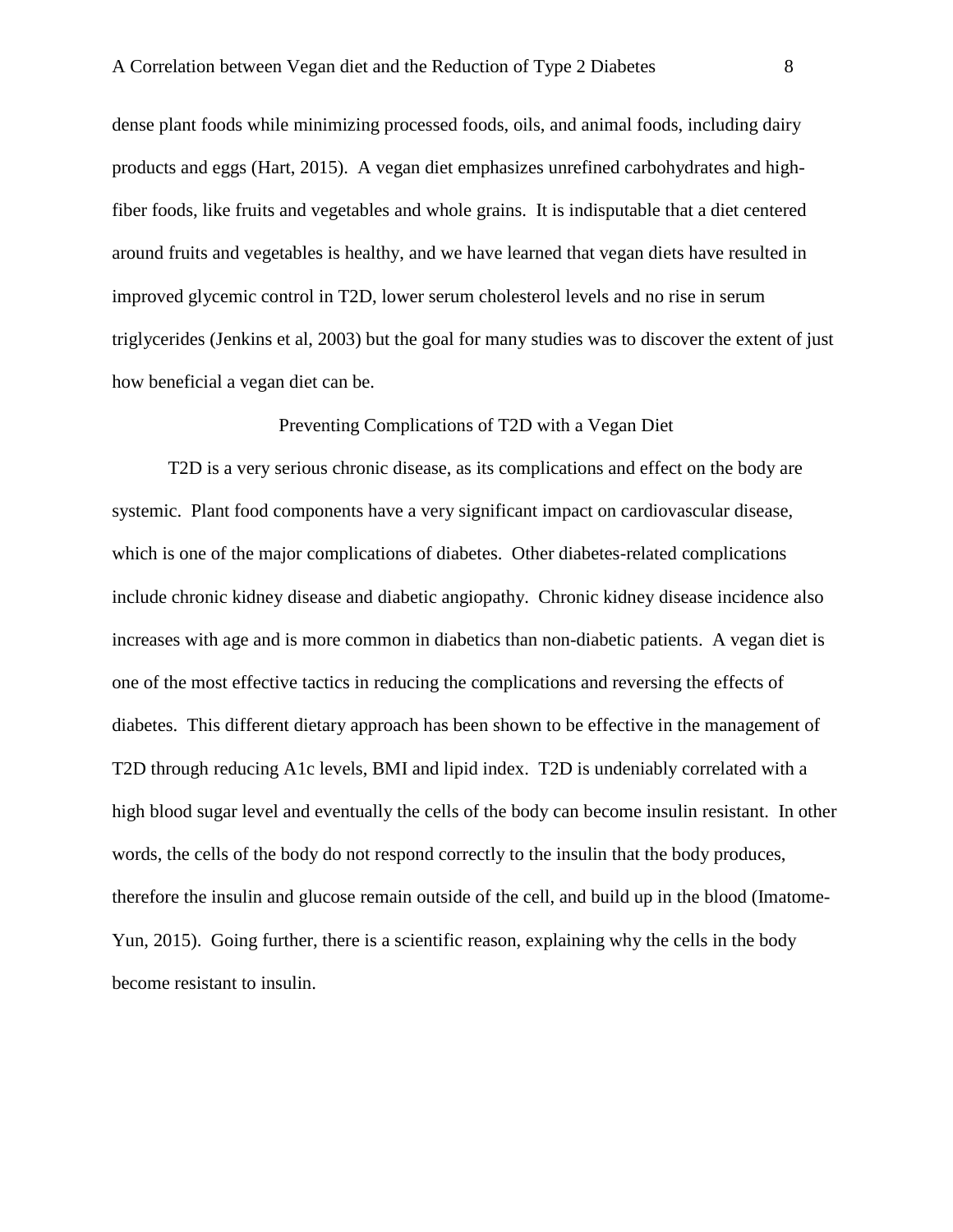Many people are knowledgeable that T2D is an acquired disease, a chronic condition caused by several factors, including lifestyles and genetics. Specifically, a particular lifestyle factor is diet, a high-fat diet. Many believe and argue that a high-carbohydrate diet is one of the causes of T2D since a carbohydrate is broken down into sugars for the body to use. However, a high-fat diet has a different effect on the body at a cellular level, and is the root cause of insulin resistant cells. What is not known to most people is that, as the amount of fat in the diet goes up, so does the blood sugar (Imatome-Yun, 2015). When a person eats, starches are broken down into glucose and it circulates as blood glucose or blood sugar (Imatome-Yun, 2015), where then the carbohydrates are taken up by the muscles to be stored and burned for energy. Blood sugar cannot go into the cell alone; it needs the help of insulin to move intracellularly. Imatome-Yun uses the analogy of a key and a door when describing how insulin works at the level of the cell. He states that insulin is like a key that unlocks the door to let sugar from our bloodstream into the cell. Without insulin, blood sugar will remain in the bloodstream without any way to get into the cell, so with nowhere to go, blood sugars will therefore, rise (2015). Specifically, for T2D, the insulin is produced and it is outside the cell, but it does not work properly as a facilitator of glucose transport as it should, therefore cells are deemed insulin resistant. Muscle cells can also become resistant to insulin. The fat inside the muscle cells is the reason why insulin is not as effective. The excess fat residing in the bloodstream can build up inside cell, thus causing toxic fatty break down and free radicals. As a result, these free radicals can and do block insulin. No matter how much insulin is in the blood, it will not work as effectively, therefore resulting in rising blood sugar levels in the blood (Imatome-Yun, 2015). The elevation of the fat in the blood or free fatty acid in the plasma can cause insulin resistance by its inhibition of glucose transport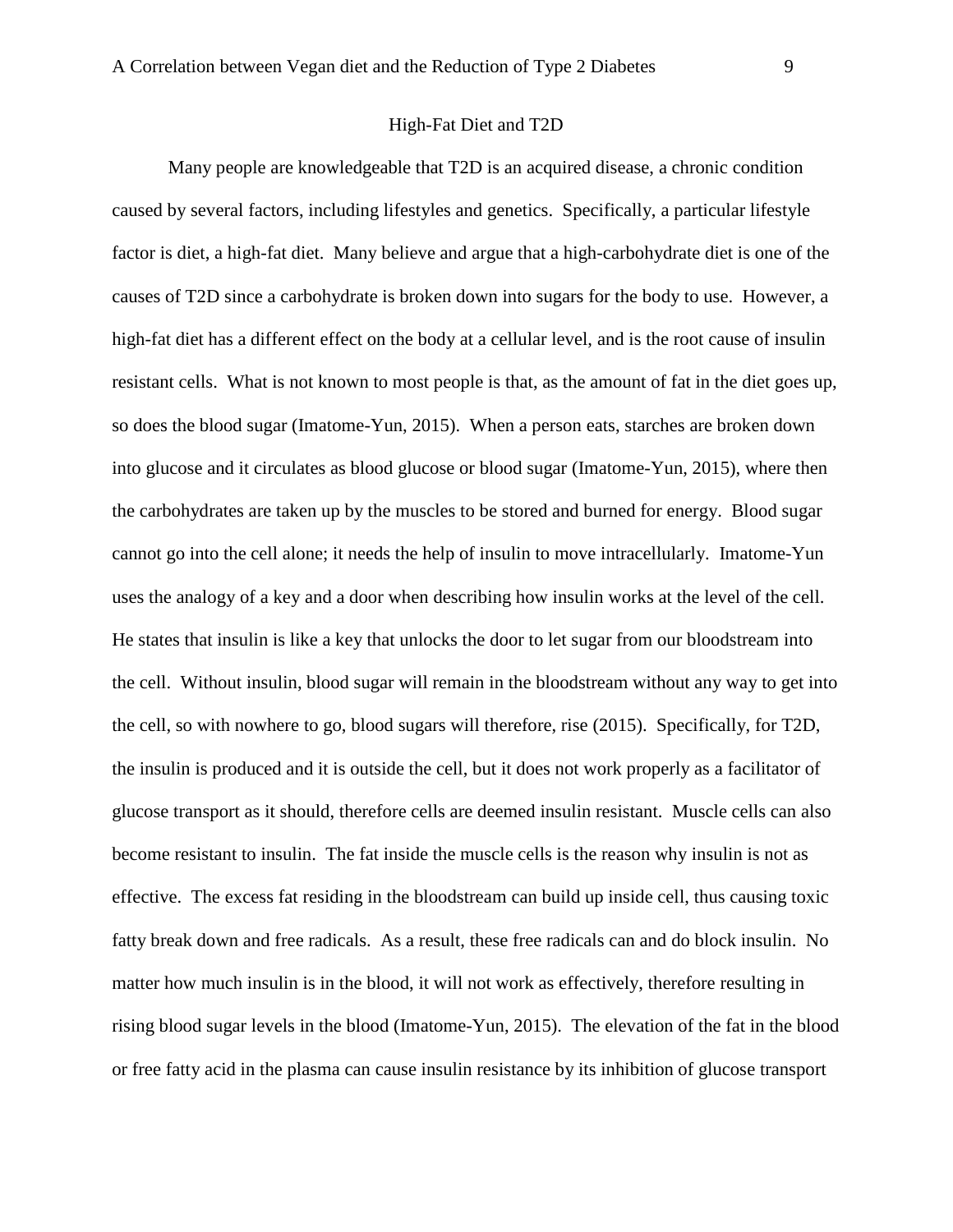into the muscles (Imatome-Yun, 2015). This inhibition can cause an elevation in blood sugar in as little as 3 hours. Many people assume that a diet high in carbohydrates will lead to acquiring diabetes. This is inaccurate, as we need sugar for our body to function. The sugar that is naturally found in food and the carbohydrates that we eat cannot be used when fat from a typical meat-based, animal-based diet is leading to an increase in the amount of fat in the blood. Ultimately, an increase in fat in the blood is a significant contributor to insulin resistance.

#### Measurements of Weight

This discovery of the correlation between a high-fat diet and increase in blood sugar levels explains obesity as a comorbidity of T2D. A diagnosis of overweight or obese is the single best predictor of also developing T2D. A person who is overweight or obese has a higher fat content in his/her body as well as the diet, which increases the chances of developing T2D. The diagnosis of overweight or obesity is determined by calculating the BMI. A normal BMI ranges from 18.5- 24.9 for both men and women. Based on the BMI, a person would be overweight if he/she had a score of anywhere between 25- 29.9 and a person with a BMI of a score of 30 or more would be classified as obese. The BMI indicates that a person's weight is disproportional to his/her height, due to excess amount of fat and suggests that weight might increase the risk of health problems, such as heart disease, diabetes and cancer.

## BMI and T2D

Being obese has serious health consequences, as it is associated with an increased risk of T2D, cardiovascular disease, hypertension and certain cancers. Studies have shown that vegetarians and vegans have a generally lower BMI in comparison to omnivores as well as a lower prevalence of obesity and other chronic diseases. In one particular study, the objective was to determine whether a plant-based diet was a major contributing factor to a decrease in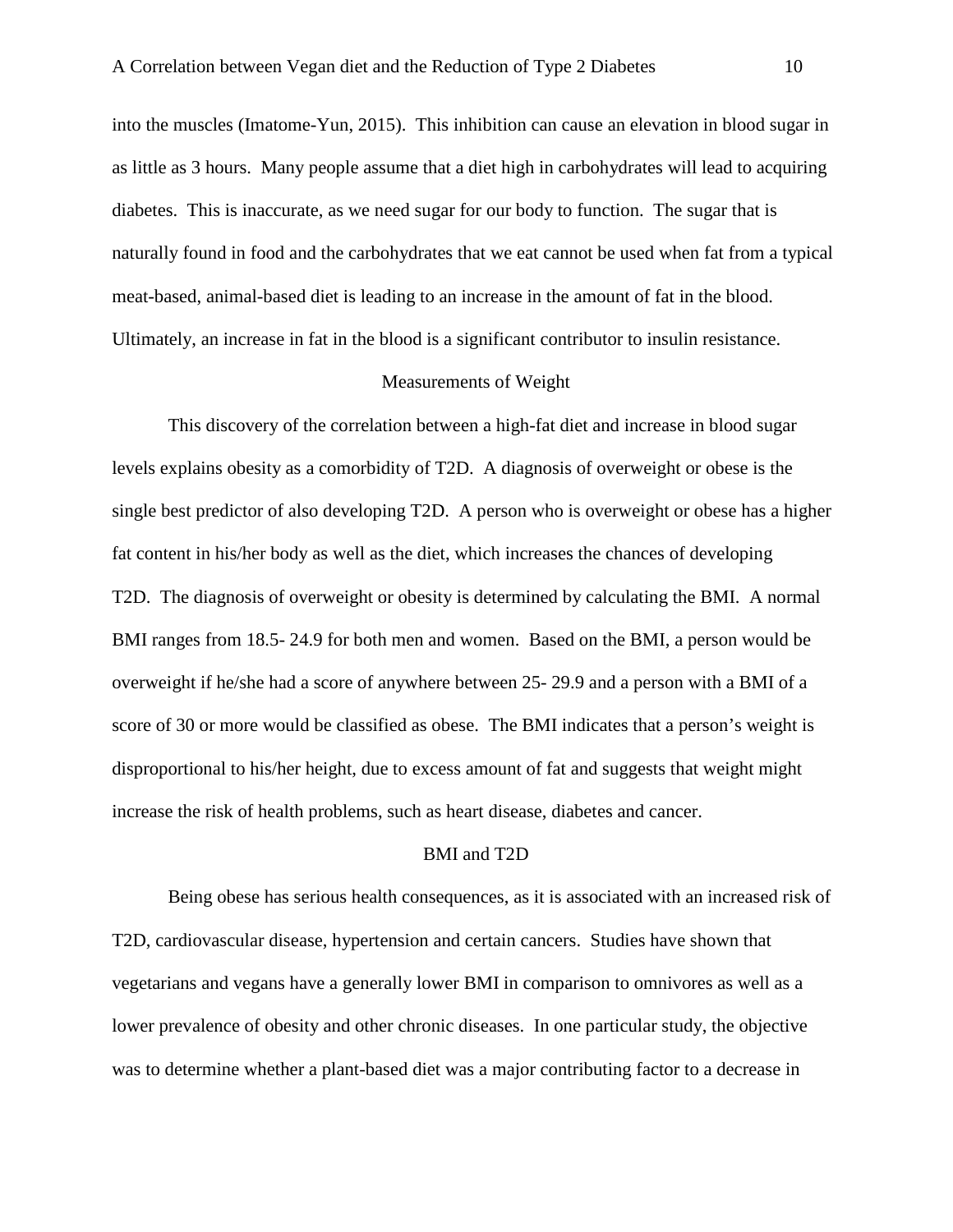BMI. The participants chosen all had a BMI of greater than or equal to 25. The control group, which also consisted of participants with a BMI of over 25, was instructed not to make any dietary or physical activity changes. Both groups had almost a similar amount of participants each, with 142 in the intervention group and 149 in the control group. As the control group, they were asked to remain constant in their diet and other lifestyle patterns. The participants in the intervention group were asked to follow a low-fat, vegan diet over the course of 18 weeks. Their diets were to compose of whole grains, vegetables, legumes and fruits only, avoiding animal products and to minimize added oils as much as possible. The participants in this group were educated on the healthy, vegan options in their workplace also on topics like the effect of diet on weight loss, diabetes, heart disease and cancer. Both groups were assessed physically at week 0 and week 18, the final week. Each participant's body weight, blood pressure and plasma cholesterol was measured. At the end of the 18 weeks, mean body weight decreased by 3kg in the intervention group and 0.06kg in the control group (Mishra et al, 2013). In terms of BMI, the mean BMI of the intervention group dropped by 1, whereas the mean BMI for the control group dropped by 0.01 (Mishra et al, 2013).

Participants in the intervention or vegan diet group also saw significant decreases in the total cholesterol, blood level and HbA1c levels. The study concluded that with a plant-based diet intervention, there was a significant weight loss. This randomized, controlled trial indicated that a vegan diet intervention yielded significant improvements in body weight and therefore, BMI, as evidenced by a greater weight loss demonstrated in the participants in the intervention group as opposed to the control group whose diets remained constant (Mishra et al, 2013). The study also concluded that as the only factor, a plant-based diet was still effective in weight loss, even in the absence of caloric restriction and exercise, thus demonstrating the efficacy of a plant-based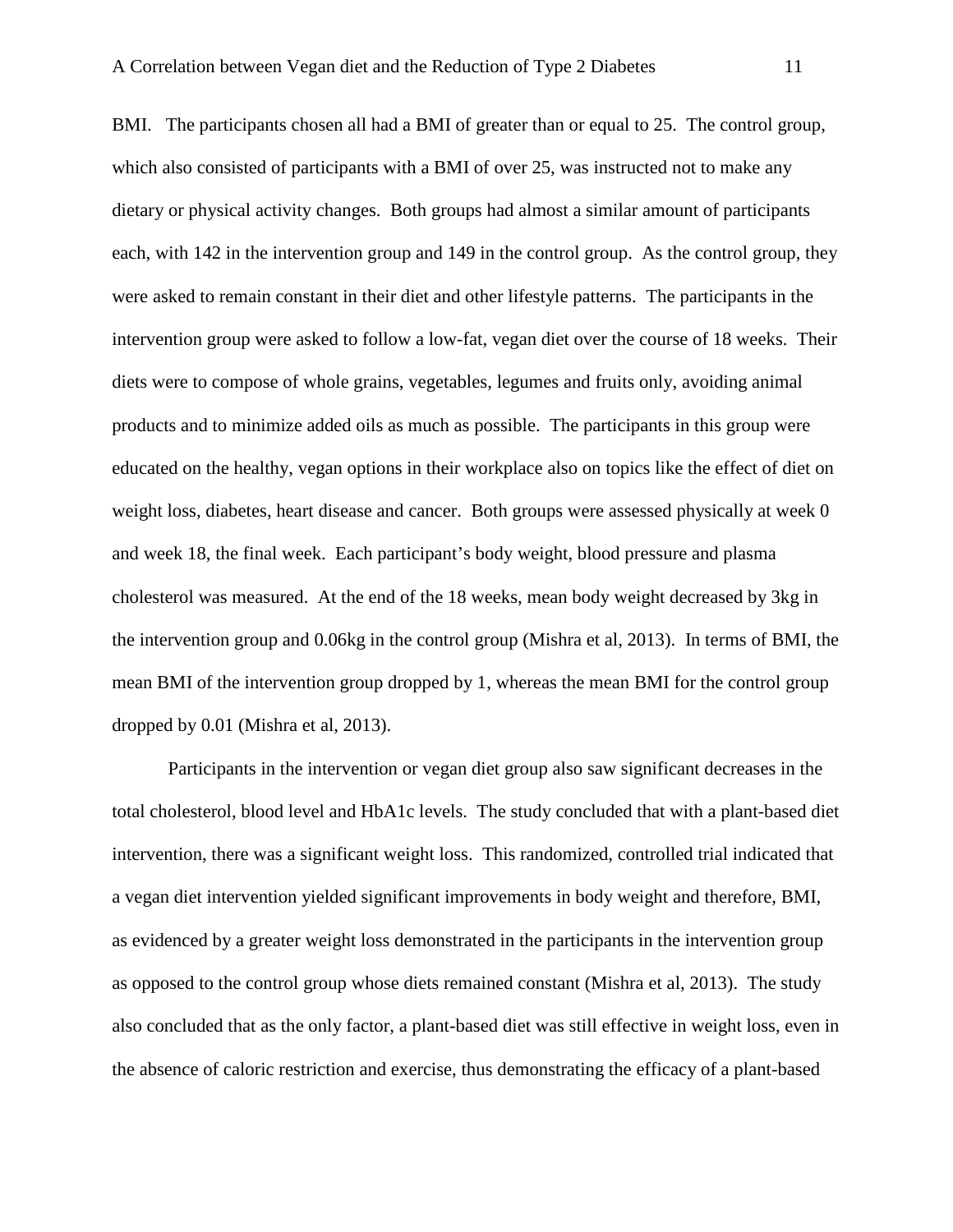diet. In 18 weeks, on diet alone, participants were able to lose a significant amount of weight and decrease their BMI. One could argue that if the intervention group maintained the practice of a vegan diet, they would continue to steadily lose weight until they reached a healthy and normal BMI. Unfortunately, a limitation to this study is that participants were only observed for 18 weeks, so there is no data on whether the weight loss was sustained. A healthy BMI would thus lead to better management of T2D, as less serum fat in the body would make cells more sensitive to insulin.

#### HbA1C level and T2D

One of the most significant factors in prevention and treatment of T2D is good glycemic control. Whether someone has good or poor glycemic control can be determined by the HbA1c level. Glycemic control is measured with the HbA1c test, which measures how much glucose in the blood binds to hemoglobin in the red blood cells. The test indicates to someone their average level of blood sugar over the past 3-4 months or the life of the red blood cell. For a person without diabetes, the normal range of the hemoglobin A1c level is between 4% and 5.6%. Generally, a level between 5.7% and 6.4% indicates that someone is at risk and has a higher chance of developing T2D, and a level at 6.5% or higher would be enough to diagnose someone with diabetes (Lee et al, 2016). In one particular study, the purpose of the research conducted was to compare the effect of a vegan diet and conventional diabetic diet on glycemic control in patients who were previously diagnosed with T2D. This randomized control trial consisted of 2 groups, the control group which followed the diabetic guidelines of the Korean Diabetic Association, and the experimental group in which participants were asked to follow a vegan diet consisting of whole grains, vegetables, fruits and legumes. They were also asked to follow instructions that were provided to these patients, which included rules such as, avoid all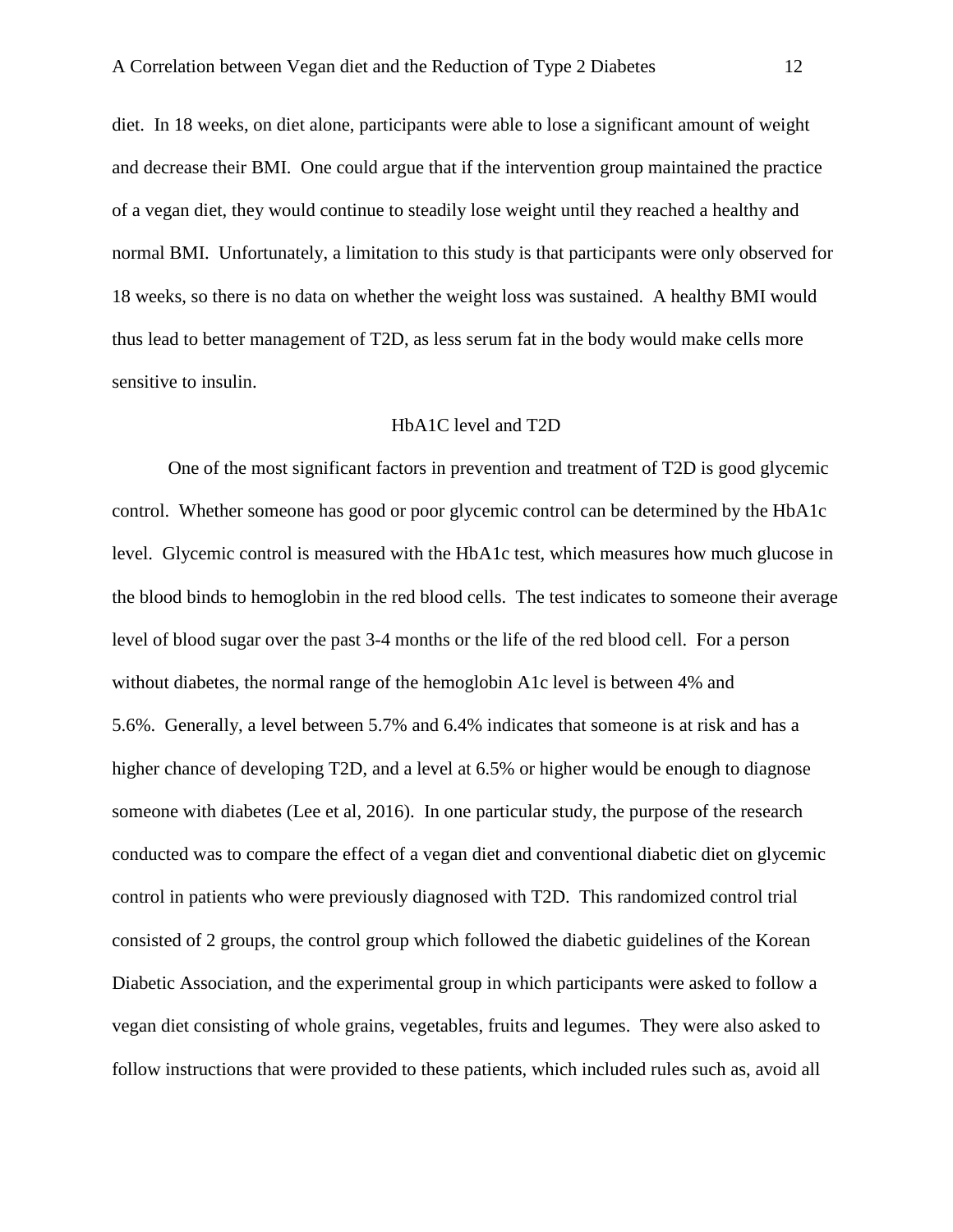animal food products and favor low-glycemic index foods (Lee et al, 2016). The instructions provided for the intervention group do in fact follow a standard vegan diet. Each group was randomly chosen and both groups were asked to maintain usual levels of exercise and physical activity, so that the major factor would be the diet. The objective was not to skew the outcomes. The study took place over a course of 12 weeks and at the end, the results showed that the HbA1c levels significantly decreased in both groups; however, the evidence indicated that there was twice as much a decrease in the vegan diet group in comparison with the control group (Lee et al, 2016). This was evident with a change in HbA1c level from baseline to the endpoint, which was greater in the vegan group. The participants in the vegan diet group, after only 12 weeks, were able to drop almost a whole percentage in A1c levels, which is significant as typically, A1c levels are usually consistent. To conclude, based on the evidence and the outcomes, the vegan diet seemed to be more effective for glycemic control among T2D patients (Lee et al, 2016). After about 3 months, a plant based diet had a major impact on a person's HbA1c level, and as that level decreases, so do the chances of further complications with the illness, and the disease becomes easier to manage.

### Lipid Levels and T2D

One of the major factors that contributes to insulin resistance is the increase of serum fat. The increase in lipids makes the cells become more resistant to insulin, thus resulting in a gradual build-up of serum glucose, raising the blood sugar levels in the body. There is a direct relationship between the increasing risk of developing chronic diseases with higher BMIs and higher percentages of body fat. Patients with T2D typically have an increased level of dyslipidemia. Cholesterol and lipid levels in vegans is primarily lower in comparison to non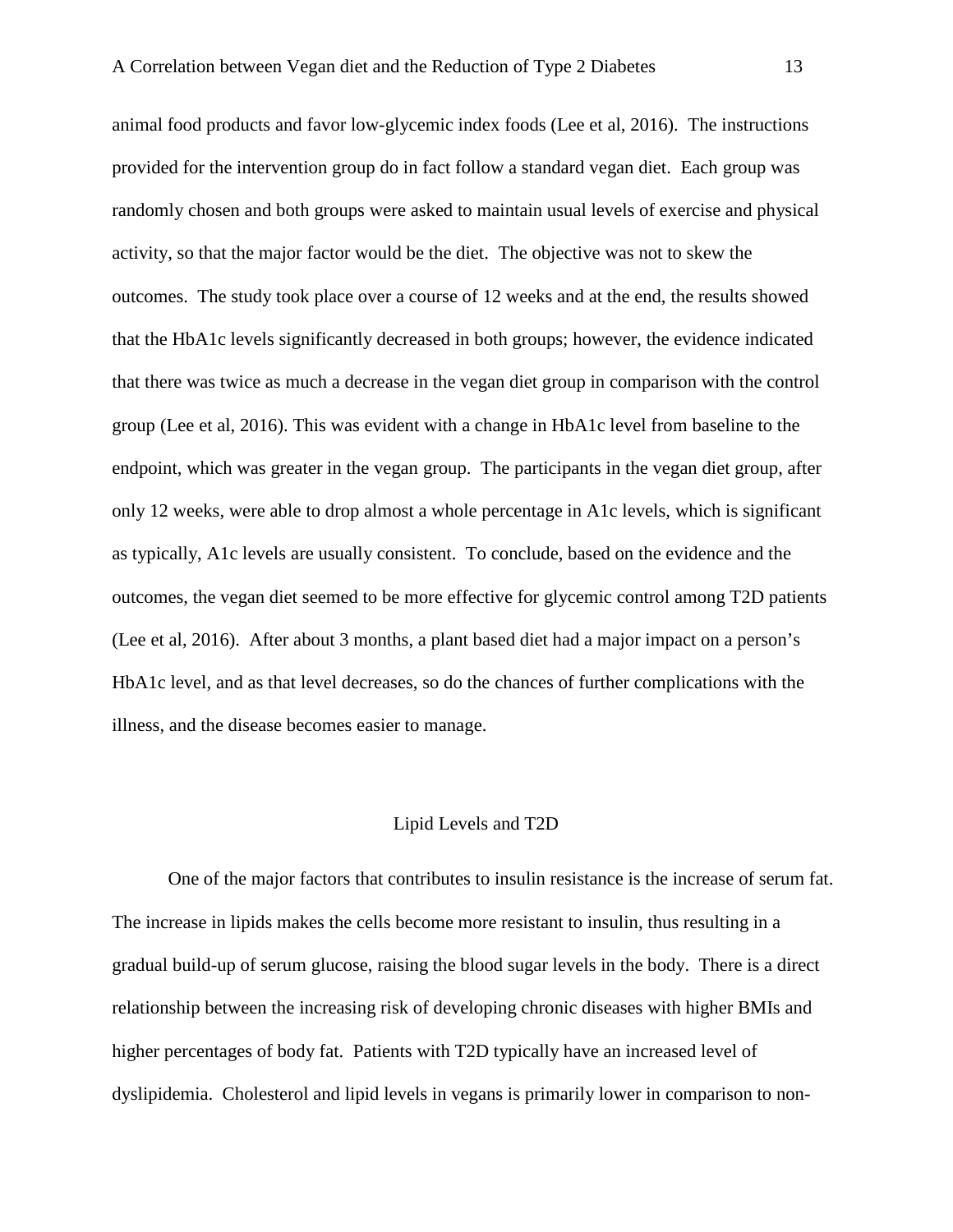vegans. This difference is likely due to differences in fat intake and the quality of the fat, since processed and unprocessed meats have higher levels of trans fat and saturated fat. In contrast, fruits and vegetables have minimal unsaturated fat content. Another study was conducted to better understand if a dietary approach, specifically a vegan diet, would have an effect on abnormal lipid levels and improve glucose control in T2D patients (De Natale and Associates, 2009). The randomized crossover study was composed of 19 patients diagnosed with T2D, and each followed a diet that characterized a vegan diet, since it was high in carbohydrates and fiber and low in glycemic index. After a four week period, they followed a diet that was low in carbohydrates, low in fiber and high in glycemic index. Before the beginning of a new diet, the participant's fasting blood sample, LDL, HDL, cholesterol and triglycerides were measured and recorded (De Natale and Associates, 2009). At the end of each diet, the participants were each given a "test meal" that was similar to the diet that they were on for the past 4 weeks. After ingesting the meal, the plasma lipoproteins and blood glucose levels were measured. The results indicated that at the end of the vegan diet, which consisted of being rich in carbohydrates and fiber, there was a significant reduction of total cholesterol in comparison to the low carbohydrate and low fiber diet. Triglyceride levels were also 30% lower after four weeks on the vegan diet. In regards to the test meals, both triglycerides and cholesterol levels were lower after the test meal at the end of the high-carbohydrate and high-fiber diet.

The study concluded that a vegan diet that is rich in carbohydrates and dietary fiber induces a major reduction of lipoproteins in T2D patients. Even though the vegan diet that the participants were on was a high-carbohydrate diet, the blood glucose levels actually decreased due to the quality of the carbohydrate (De Natale and Associates, 2009). This study also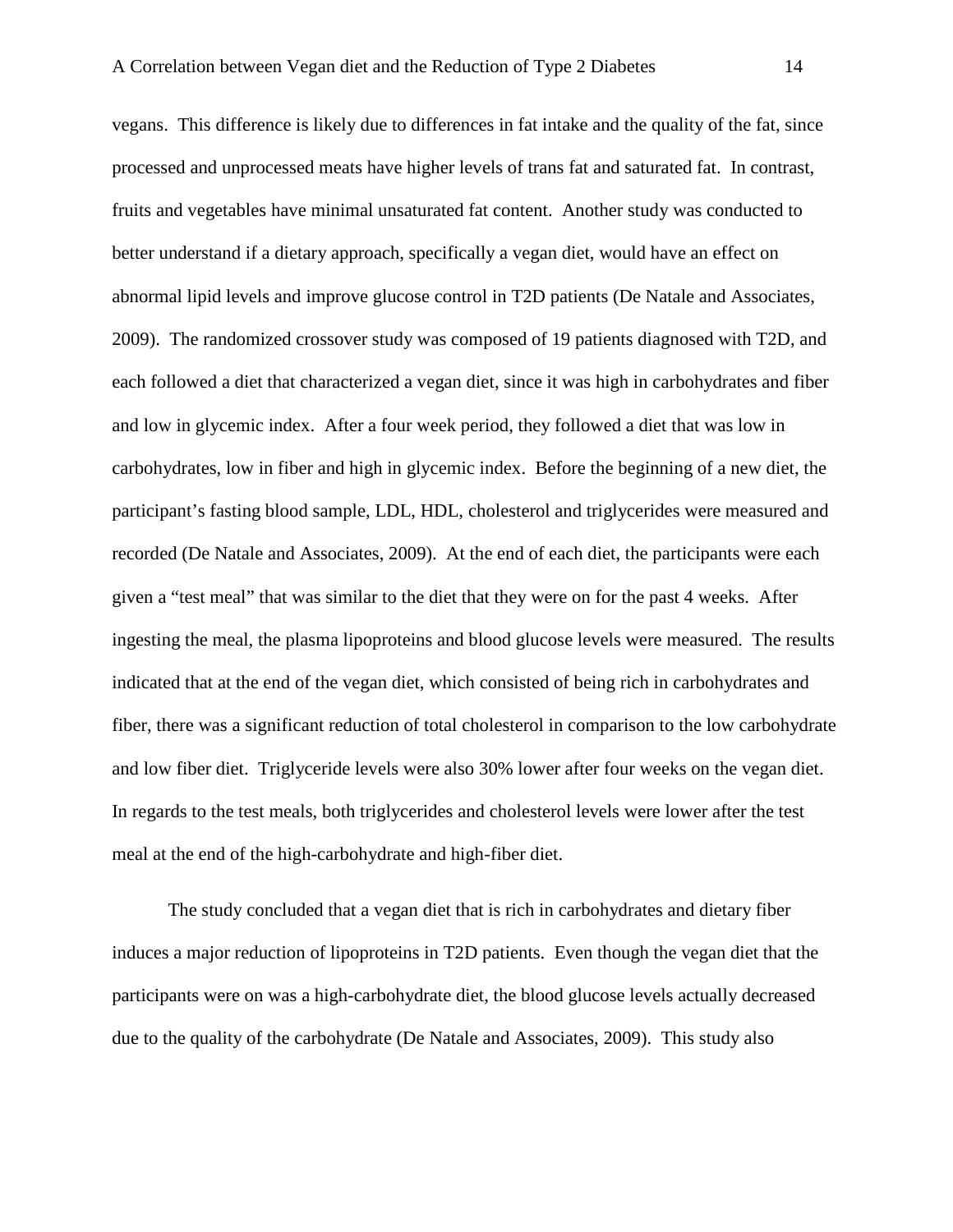supports the belief that a high-fat diet has a greater negative effect on the body in terms of blood glucose levels than a high-carbohydrate diet.

# Conclusion

The results of these cited studies have clearly demonstrated that there is a strong correlation between a plant-based diet and the prevention and treatment of T2D. The data indicates that a diet low in fats, high in carbohydrates and fiber can lower BMI, lipid levels as well as HbA1c levels. By reducing these critical factors, T2D can be much more easily managed and its risk of developing greatly decreases. A long-term adoption of a plant-based diet will lead to a sustained lower BMI and lipid levels and glycemic index. The review of the data demonstrates that a move towards a more plant-based diet is necessary in treating T2D as well as reducing the risk of developing the disease. Each study resulted with a significant decrease in either BMI, HbA1c level or lipid level, which are all major contributing factors to the complications and further degradation of T2D. It can be concluded that if a participant were to follow the vegan diet further than the allotted time during the study, these levels would continue to decrease until the participant reached a healthy level. The same could be theorized regarding someone who is not yet diagnosed. If a healthy person began a vegan diet, then his/her lipid levels, HbA1c levels and BMI would not increase, thus decreasing his/her chance of developing a chronic disease. This strong evidence points to a plant-based diet having the ability to reverse the factors that worsen the chronic disease in someone who is already diagnosed with T2D. It is evident that a vegan diet is strong and effective in the management and also prevention of chronic diseases, like T2D.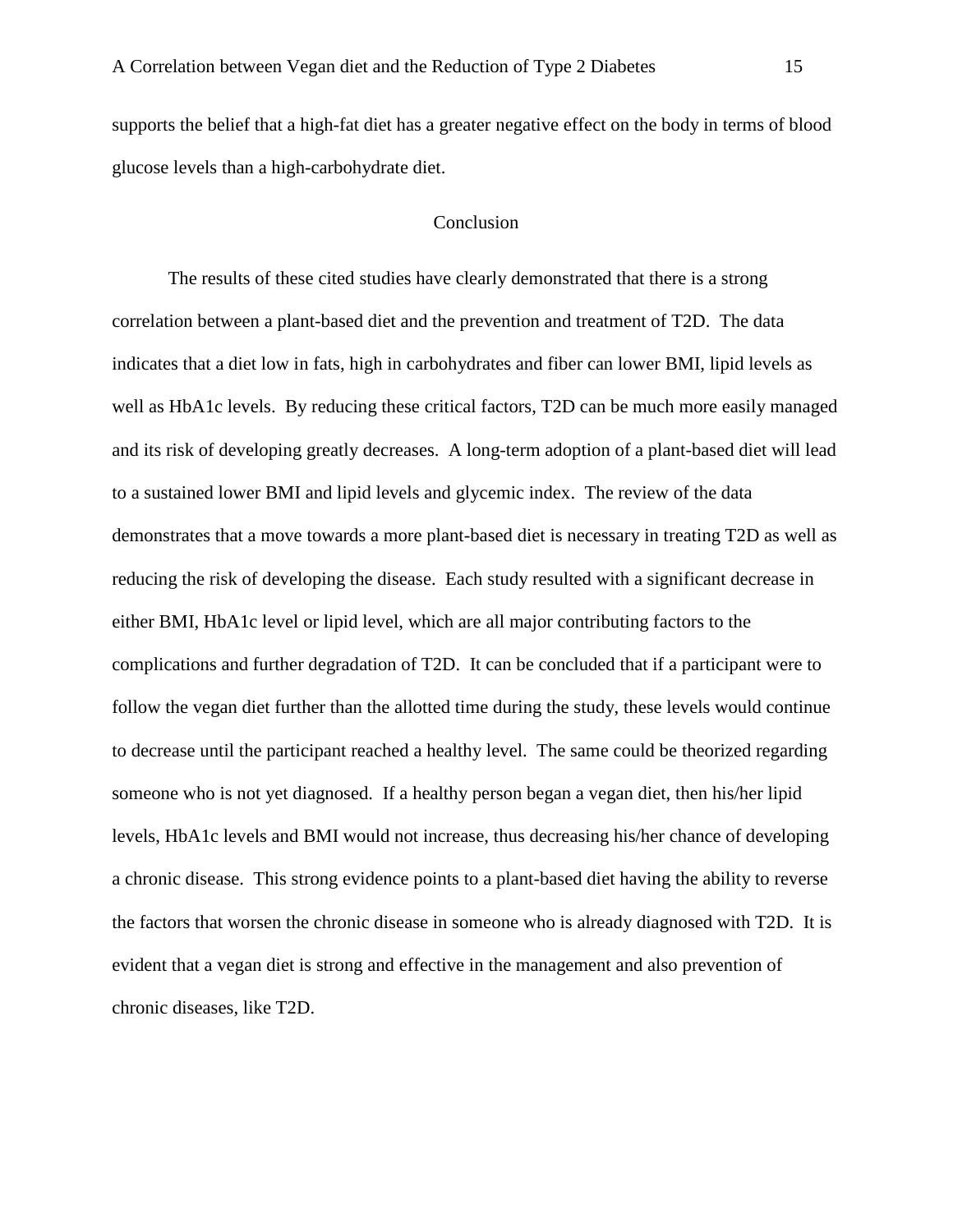#### Impact of Meat Culture

Beginning during the  $20<sup>th</sup>$  century, there has evidently been a massive and global shift towards an increase in consumption of meat and animal –based products (Graca, Calheiros, Oliveira, 2015). Within the western countries alone, meat has become a quintessential representation of the idea of food. Americans in particular are noted for their desire for the overconsumption of not only food in general but of such animal-based foods, like meat, eggs and dairy products (Templeton, 2014). In the US and other developed countries, meat has been and still continues to compose a significant portion of a typical diet. Specifically, in the United States, meat is so central to the typical American life. It has become a focal point, the centerpiece in holidays and special occasions. Whether it is a turkey during Thanksgiving, grilled hotdogs and hamburgers on the  $4<sup>th</sup>$  of July, meat has a very special relationship in our nation's culture. The United States remains the highest consumer of total meat, with the majority of Americans believing that the more protein, the better (Templeton, 2014).

A major misconception that is a commonly held belief among Americans is that one cannot achieve a diet of complete protein solely through eating a plant-based diet; however, what is not as well known is that all protein is initially made by plants. The protein that is obtained by eating animals is simply recycled plant protein. It is not necessary to eat animal tissue to get complete protein in your diet. Most Americans only get half the daily recommendation of fiber whereas more than half of the United States' population is meeting or exceeding the daily total grains and protein recommendations. In addition, almost all Americans exceed the daily recommendations for added sugar, saturated fat and sodium. Through this diet, the population is also exceeding the caloric intake recommendation. Most often, their diet consists of these highcalorie foods that are less nutrient dense than fruits and vegetables. American's excessive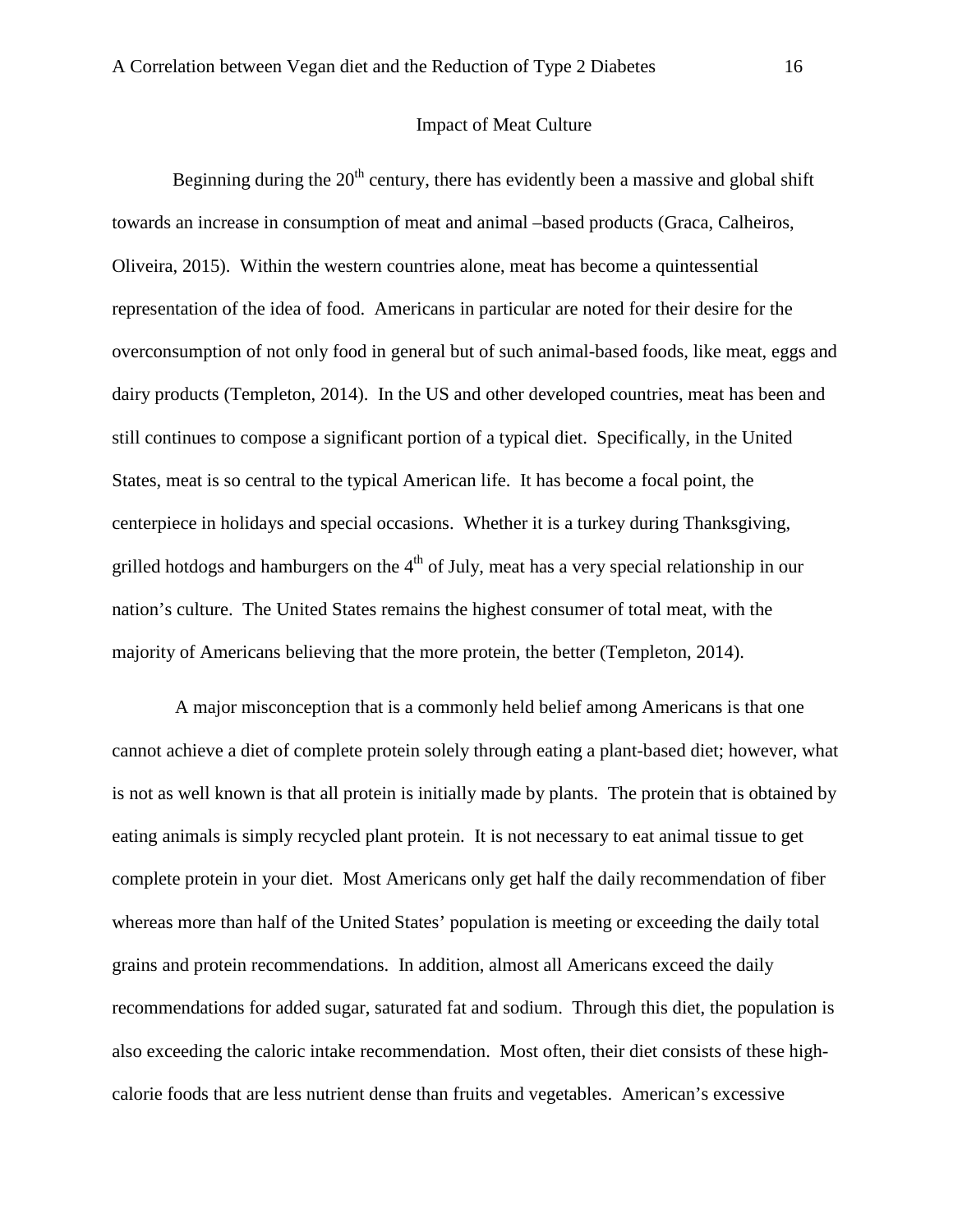consumptions of poor food choices harms their health and quality of life. With increasing rates of childhood obesity and T2D, it is projected that the average life span for younger generations is now shorter than in previous generations (Rogers, 2016). This is mostly due to dietary patterns but also paired with a significant lack of physical activity. American life expectancy is in decline for the first time since 1993, whereas in every other industrialized country, life expectancy is projected to increase. The overall death rate for the United States has also increased 1.2%. Rogers also states that 8 of the top 10 causes of death were responsible for an increase in the death rate, including those from heart disease, diabetes and kidney disease.

## Effect of Diabetes in Healthcare

 The trend of increasing diagnoses of chronic diseases, such as heart and kidney disease is becoming such a prevalent issue in our society that it is changing the healthcare field, as it constantly shifts to accommodate the rapidly increasing cases of chronic diseases. Advanced and more extreme surgeries are becoming more and more common. The incidences of heart disease and obesity have reached such high levels that surgeries like open heart surgery, coronary artery bypass grafting (CABG), stent placements gastric bypass and gastric sleeves must be performed to either prevent further complications or solve as a temporary solution to a pre-existing complication (National Heart, Lung and Blood Institute, 2014). Chronic diseases have such an incredible impact on the healthcare industry. It dictates the direction of the field in terms of innovating and introducing new surgical techniques and pharmacological interventions. The implementation of these interventions effect not only the healthcare industry but also the economy. Chronic diseases account for the vast majority of health spending. In the United States, total spending on public and private health care combined amounted to about \$2 trillion in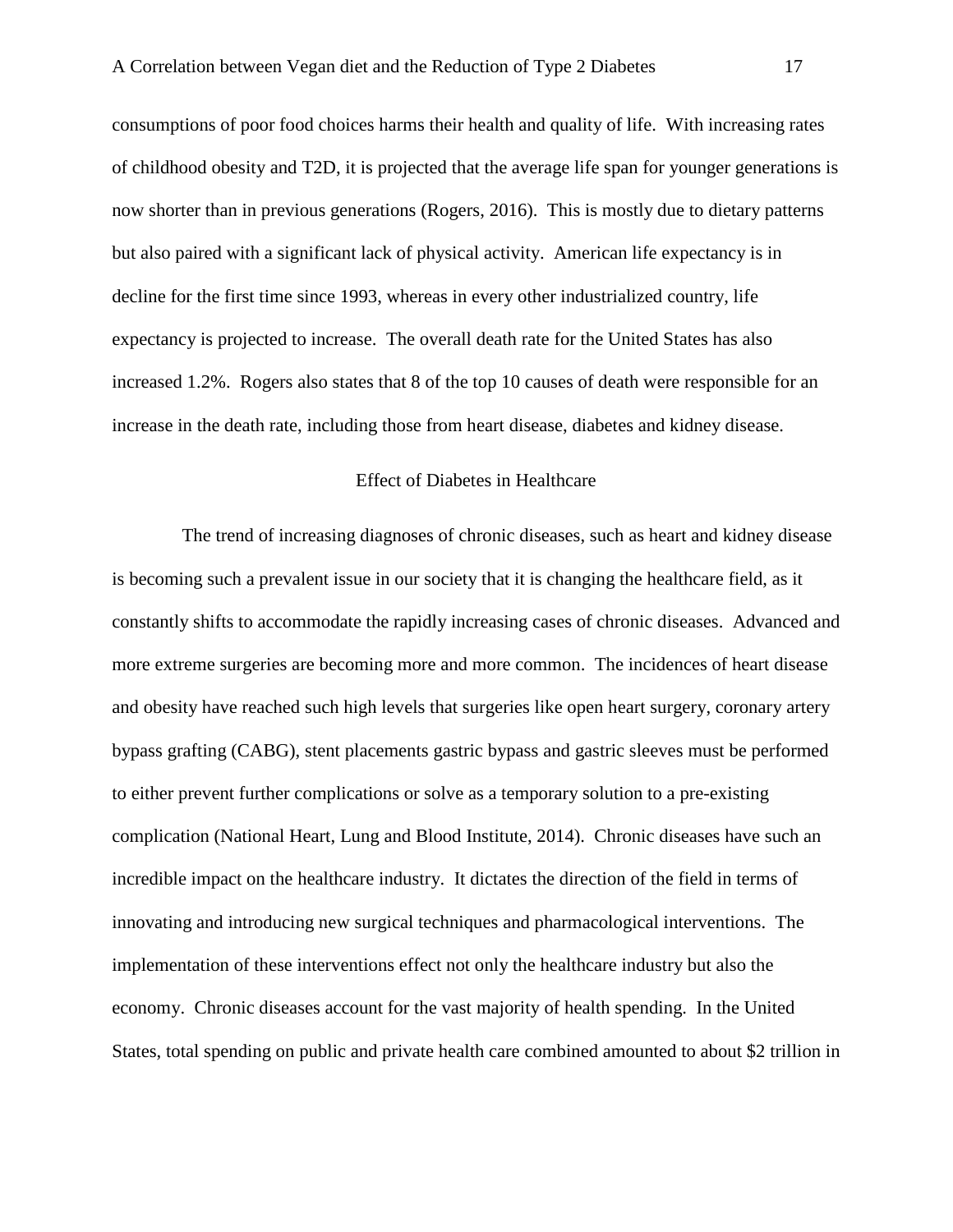2005. Of the \$2 trillion spent, more than 75% went towards the treatment of chronic diseases, such as procedures (Rogers, 2016).

# Complications of T2D

 Specifically, for T2D, there are numerous microvascular complications that can occur if the disease is not properly managed. A serious complication is called diabetic angiopathy, which affects almost 90% of diabetics (Schreiber et al, 2015). Diabetic angiopathy is a microvascular complication of diabetes that can potentially be debilitating (Stein, 2012). As it is a microvascular complication, it means that it can affect areas of the body where vessels are smaller in size. Diabetic angiopathy affects the vessels, leading to damage to capillaries in the kidneys as well as the nerves and the retina (Stein, 2012). This is termed diabetic triopathy; nephropathy, retinopathy and neuropathy. Diabetic angiopathy leads to neuropathy specifically, causing nerve damage principally in the lower extremities. Additionally, diabetic angiopathy is responsible for retinopathy causing blindness in a large percentage of T2D. Studies found that diabetic retinopathy was responsible in one of every 39 cases of blindness and one of every 52 cases of visual impairment (Tucker, 2016). These complications arise when a person has uncontrolled diabetes. Diabetic angiopathy also significantly affects the feet, which is why foot care is so critical for diabetic patients. Without the full function of the nerves, patients have difficulty with distinguishing sensations on their feet, which makes them much more susceptible to infections and ulcerations. Patients with diabetic neuropathy may not notice when there is an open wound on their feet, allowing for infection and sores to develop (Schreiber et al, 2015). An infection always has the potential to spread, and as a result, the only solution to prevent further systemic spreading of the infection is to amputate the affected toes and/or foot. While there have been advances in science, these surgeries have been developed out of necessity to alleviate the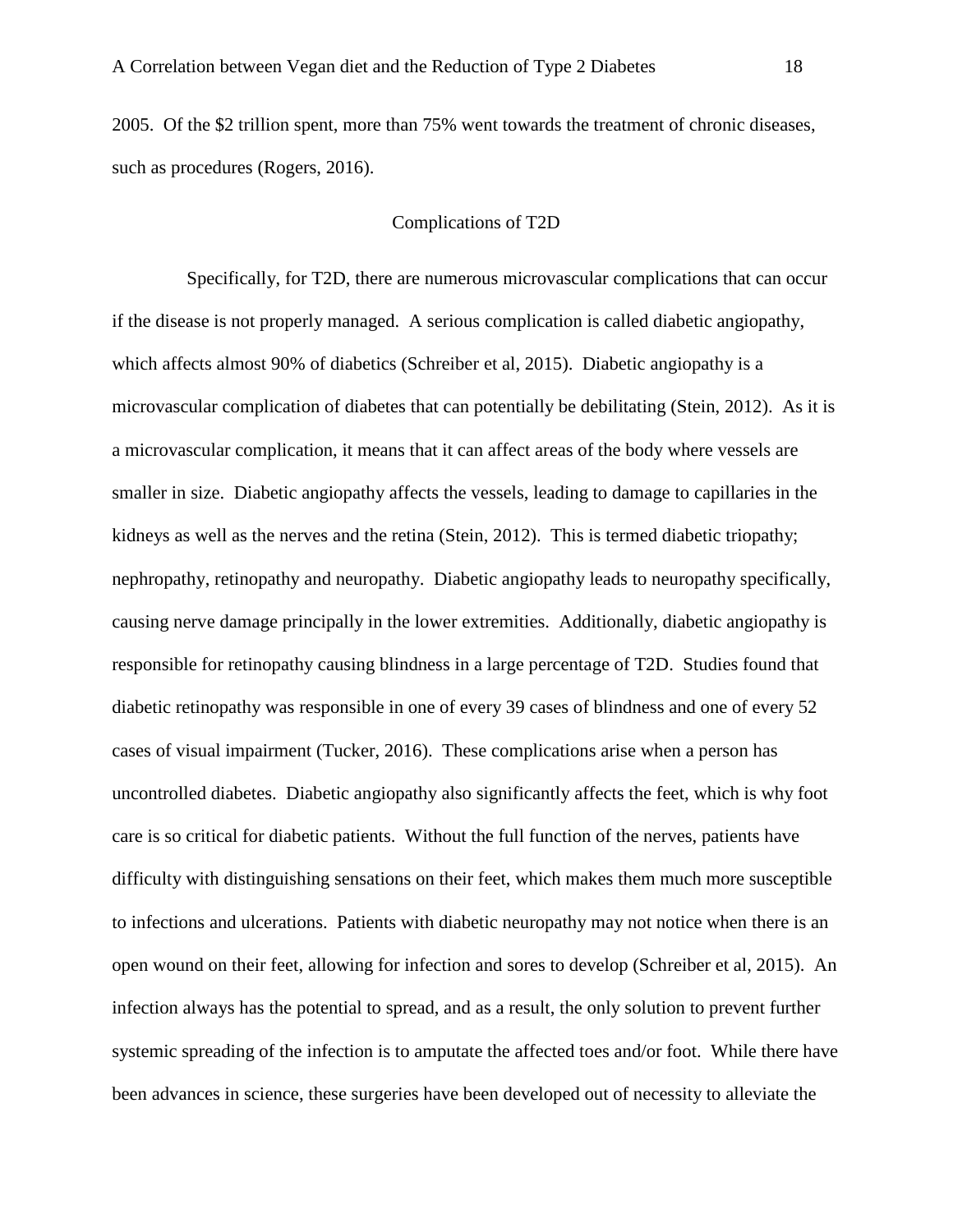complications that have already developed in patients with chronic illnesses. The trend that science and technology has been advancing throughout the past few decades reflects tertiary form of prevention, when the patient already has a disease that he/she will most likely permanently have. The medical field is mostly approaching the issues from a perspective that the patient already has a chronic illness or complications from a chronic illness. Either way, the surgeries previously mentions are not an effective treatment, as they not only present with serious risks, especially invasive procedures, like open heart surgery and kidney transplants, but also they are not effective in treating the actual root of the problem, which is the actual chronic disease itself. On the contrary, surgery only helps in managing the symptoms and reducing the complications, while the chronic illness is not being addressed.

## Primary Prevention of T2D

For any caregiver, especially nurses, it is difficult to take care of a patient with a chronic illness for numerous reasons, the major reason being that the decision to change is all on the patient. A chronic illness arises mostly from lifestyle choices and personal factors, so treating the illness involves changing the lifestyle, which can only be done by the patient. A caregiver can do everything to manage the symptoms and the secondary issues to the chronic illness and educate the patient on the best lifestyle choices; however, it is ultimately up to the willingness of the patient to actually make a change. It is especially challenging for patients to make major lifestyle changes, when their habits are engrained and have stayed the same for years. For this sole reason, it is so imperative that prevention and education on positive lifestyle behaviors begins at an early age. The ultimate way to effectively prevent chronic illness is through education. Chronic diseases differ greatly from communicable diseases. With infectious illnesses, primary prevention includes vaccines and proper hygienic measures. Over the years,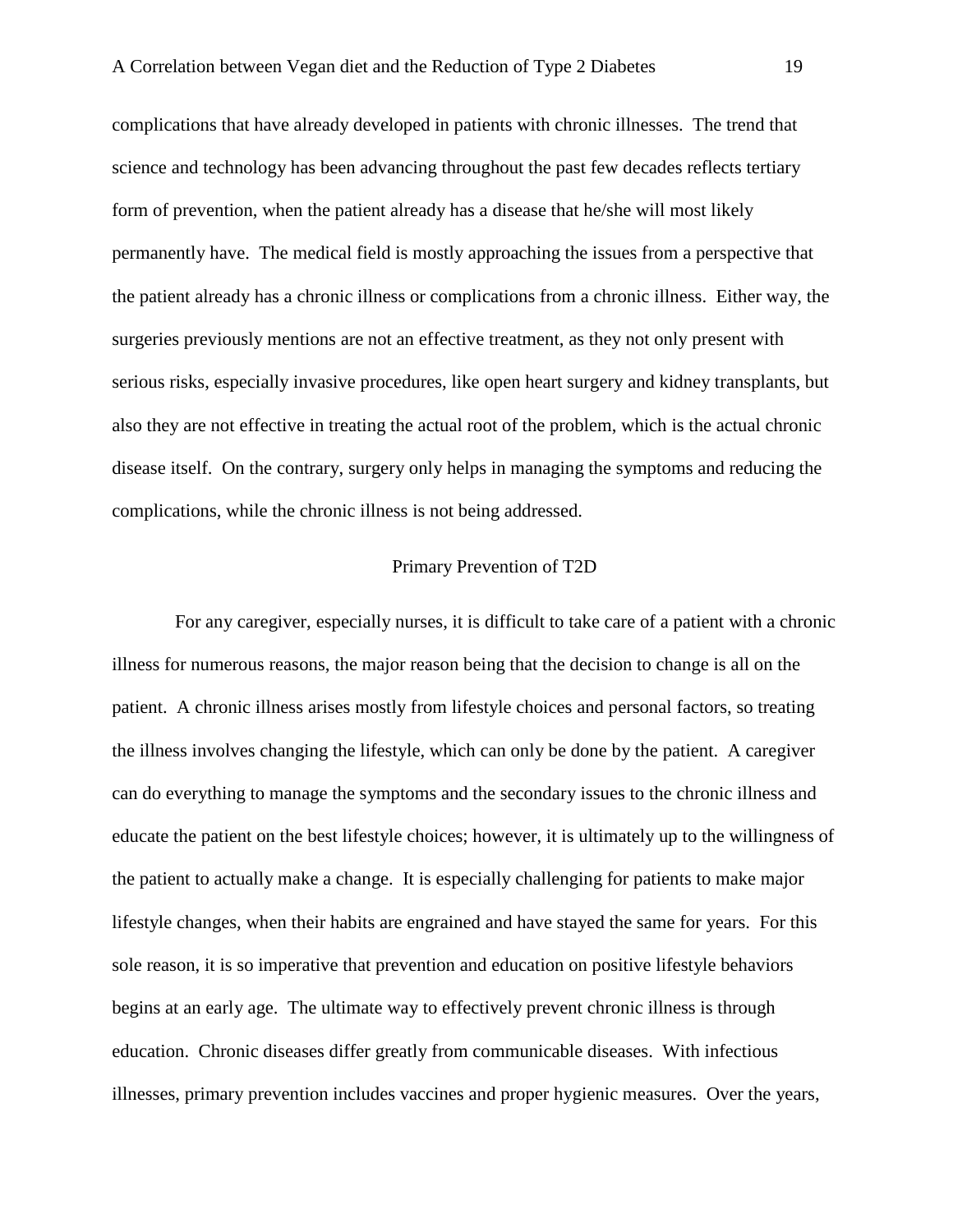research has shown how a communicable disease is spread and from then, the healthcare field has learned and developed ways to prevent these diseases from infecting others. Chronic diseases affect the body in a very different way, therefore the approach in terms of primary prevention must differ as well. Since chronic diseases arise from lifestyle choices, which are habits that are formed at a young age and influenced by society, then education about these chronic diseases must be taught at an early age, too. Education needs to be on these topics as well as the rights choices to further increase the chances of disease prevention. Exercise and healthy diet choices are topics that must be emphasized, so that children and the younger generation know how to protect themselves from chronic, preventable diseases, just as we have learned that vaccines and washing our hands can protect us from communicable illnesses.

## Secondary Prevention of T2D

In terms of secondary prevention, an increase in screenings is critical. Diagnosing patients with T2D has increased dramatically through advances in technology, as it has given us the capability to detect diabetes in its earlier stages, as well as those who are at a greater risk for developing T2D at a younger age. Not only do lifestyle factors play a major role in the development of T2D, but also genetics impacts the risk as well. Screenings and testing those who are genetically predisposed to develop T2D must be checked more regularly, so that the disease can be caught and detected at a much earlier stage. When diagnosed earlier, patients have the chance to start treatments and make changes to aim to reduce the impact of the disease and decreasing the chances of any complications. Through screening tests and regular exams, the goal is to detect any chronic disease as early as possible or notice any anomaly that makes someone more likely to develop any disease. Early diagnosis will give awareness to the individual and can prevent further damage from the disease.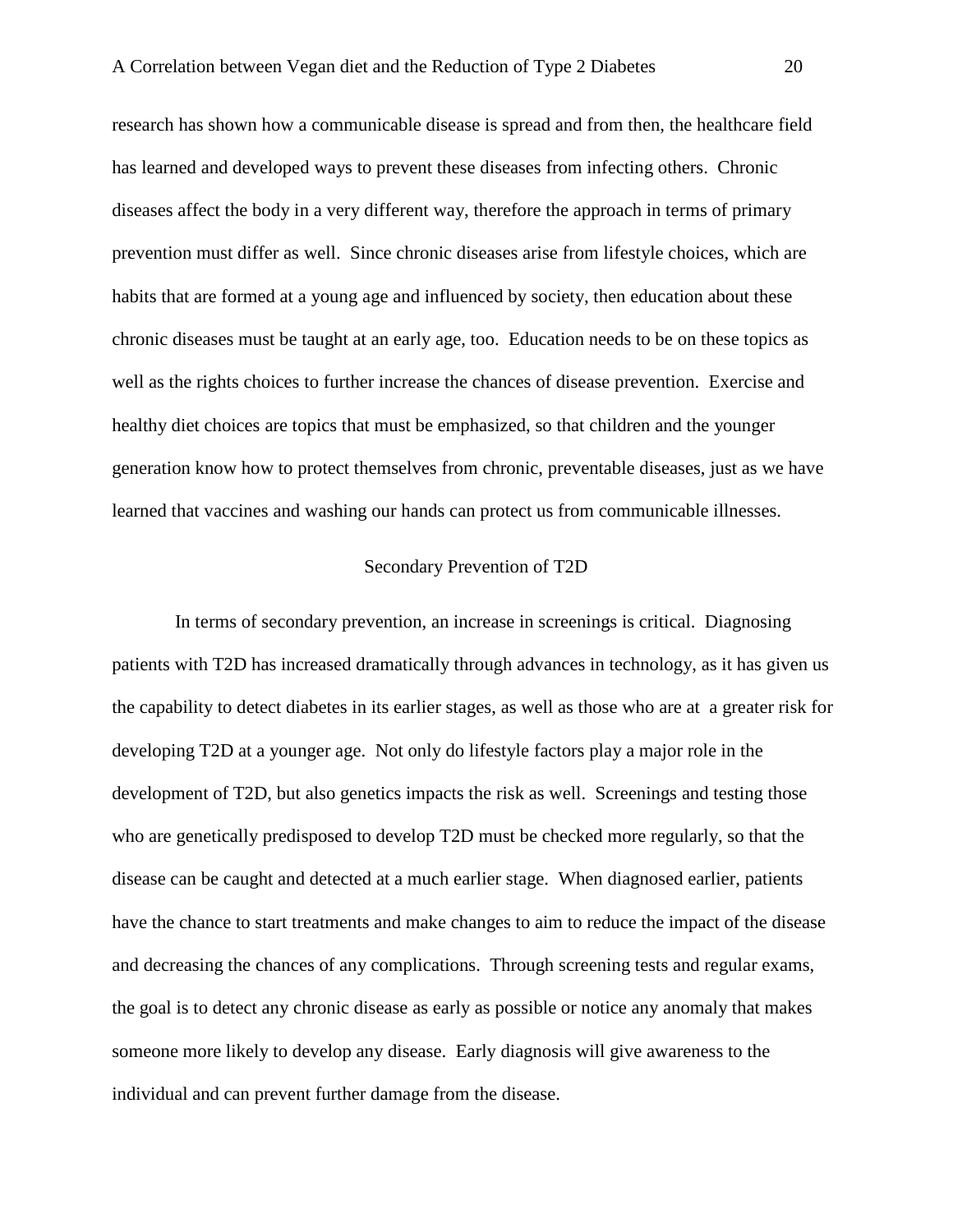## Tertiary prevention of T2D

Tertiary prevention is crucial and should be emphasized especially with those who have already been diagnosed to lessen the impact of the complications and challenges of the disease. For diabetics, this can be in the form of education regarding a change of lifestyle, particularly with diet and exercise and a maintenance and good control of a normal blood sugar level. Through the previously discussed studies, vegan diets are effective and can be applied to all three levels of prevention. The studies point to the evidence that a plant based diet is effective in managing specific levels in the body that can lead to complications of T2D. Properly managed blood sugar levels can be controlled when lipid levels are lowered, evidenced by various research indicating the possibility through a plant-based diet. A vegan diet can reduce the risk of developing T2D and for those who already have diabetes, a low-fat, plant-based approach has shown effectiveness for not only metabolic control and weight loss but also cardiovascular risk reduction (Trapp & Levn, 2012). With the substantial evidence concluding a noticeable reduction in BMI, HbA1c levels and blood lipid levels, it is indisputable that a vegan diet represents itself as one of the most effective means not only for the treatment of a chronic illness, like T2D but also for the prevention of them as well.

# Conclusion

At a time when chronic disease rates are at unprecedented incidences, it is crucial now more than ever for the public to be fully educated on various types of diets as well as the effects of meat and animal-based products on the body. Currently, the healthcare industry and society pushes for preventing chronic diseases before they begin to develop, but there is little evidence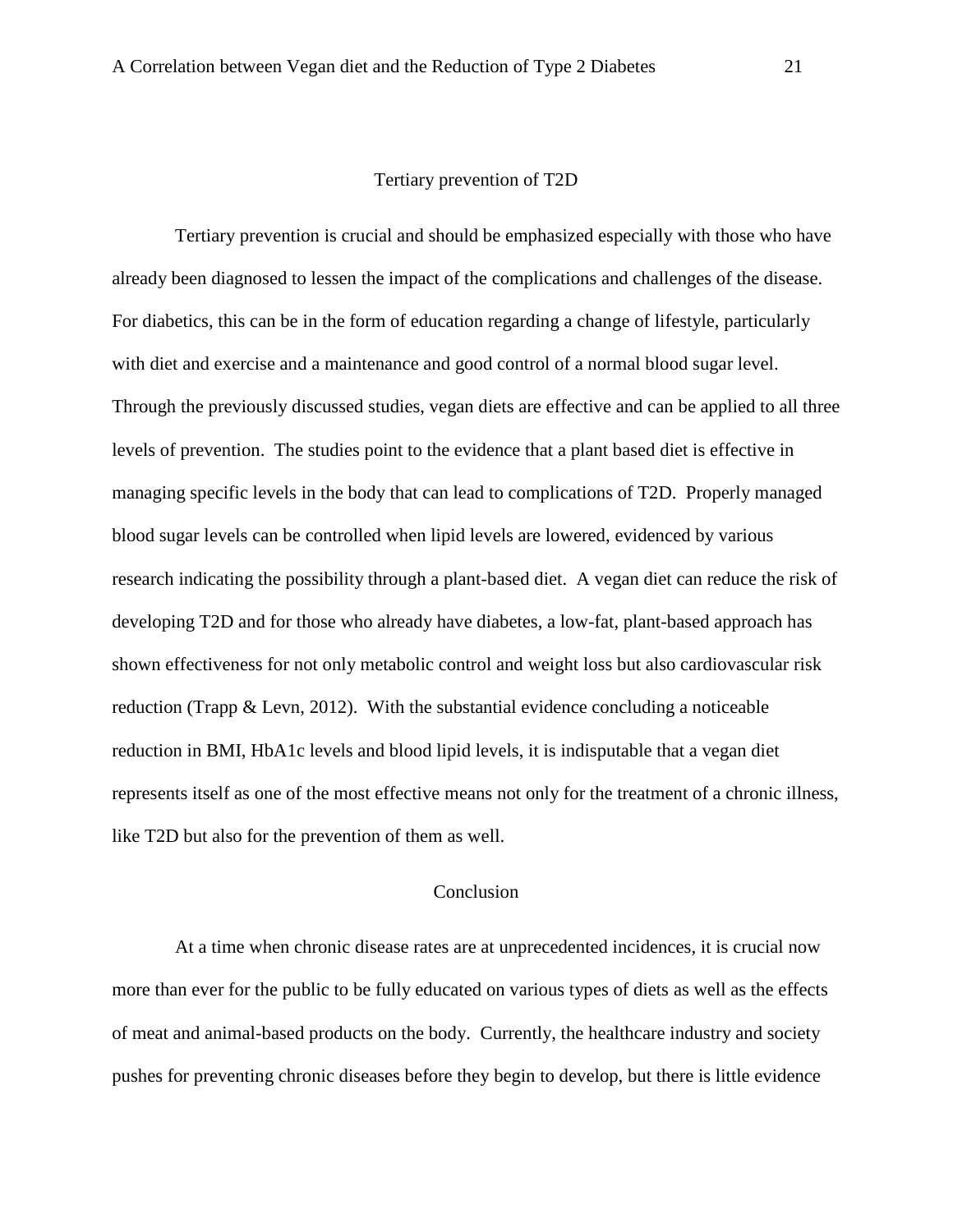that shows the industry pushing for primary prevention of these chronic illnesses. While primary prevention through diet and other various lifestyle choices can affect a person's chances of developing a chronic illness, there is still a heavy emphasis in the healthcare industry for physicians and specialists to treat patients when they are already sick and diagnosed with a disease. The interventions that are still mostly used today are machine heavy, in which radical surgical procedures and pharmaceutical involvement are suggested first rather than a change in diet. As our society has grown and developed with technology, so has our desire for instant gratification. If there is a problem, people want the fastest solution, which may not necessarily be the safest or most effective; however, because it offers a rapid resolution, people are more likely going to choose the surgery or choose the medication rather than taking control of their actions and changing their lifestyle. It has become such a popular notion that drugs are one of the ways to legitimately treat a disease. While this may not be necessarily true, it is easy for people to believe this, as they take a medication and the therapeutic effects take place within hours. Humans are habitual creatures and it can be very difficult to change ways when it is easy and comforting. It can be challenging to eliminate meat from a meal that is traditional to one's culture. It is undoubtedly difficult to break a habit as well as to accept a new way of thinking. It has been a general way of thinking that most if not all chronic diseases occur because of genetics and that the chances of developing a disease are much higher if there is a family history. Most people believe this and accept this potentially pre-determined fate because this is what research has found. Through the most current research, it has been found that we are in control of our health. Every individual, regardless of gender, race and family history has the ability to control what goes into his/her body and therefore, has the ability to control what happens after.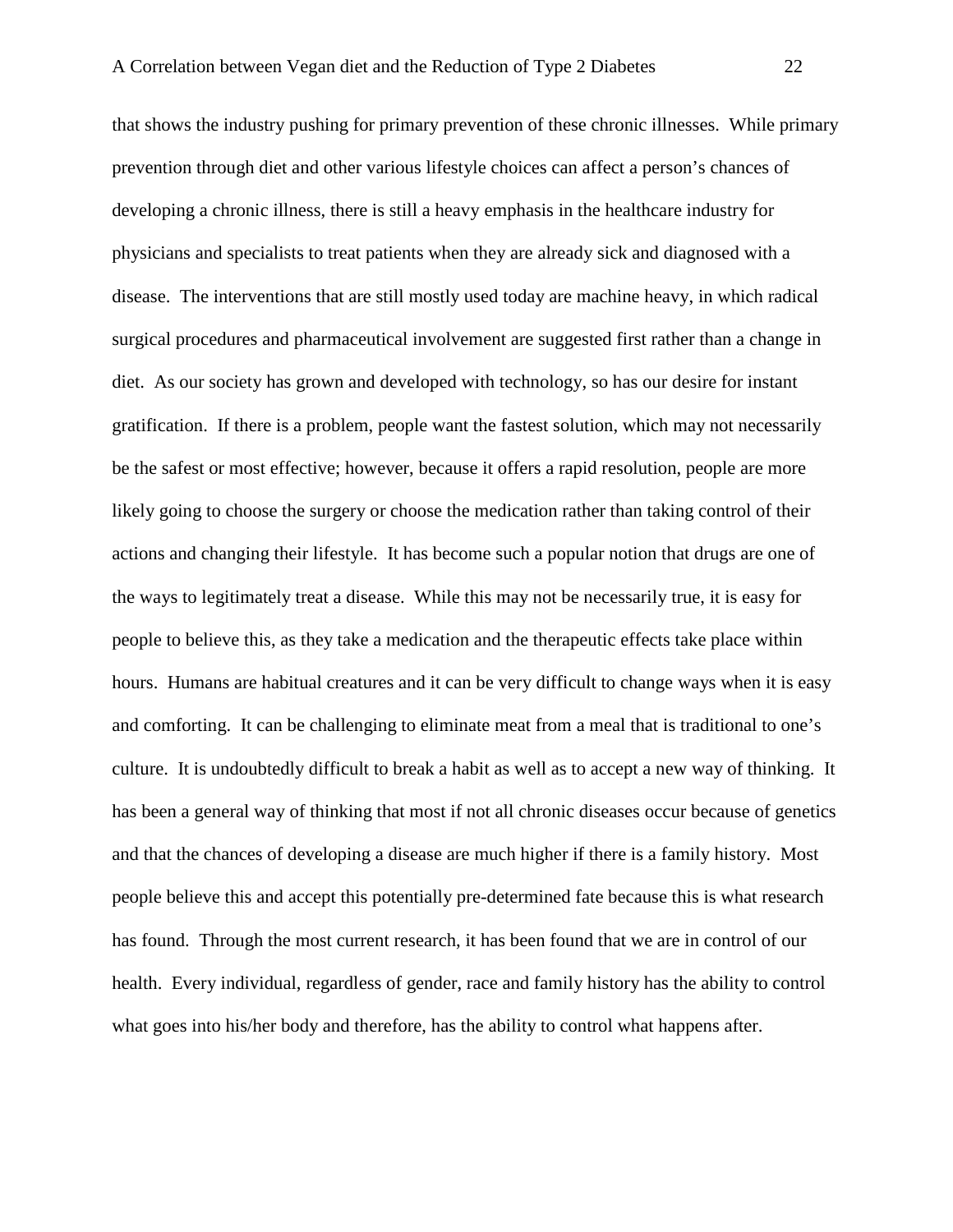Ultimately, every individual has the choice to make the right dietary changes that can result in positive health outcomes.

All across the world, and in particular, the United States is in the midst of a chronic disease epidemic. It is projected that over the course of the next couple of decades that one third of Americans will be diagnosed with diabetes. This includes children and the younger generation, which will result in shorter lifespans. The link between an animal-based diet is undeniable. Eating sugar will not cause plaque to form in vessels, as excess sugar is stored as glycogen. It is the processed meats that are riddled with saturated fats that will result in plaque formation and an increase in cholesterol levels. The focus on sugar and the irrational belief that ingesting high amounts of sugar will lead to diabetes has taken the focus off of the real issue, which is the significant effects of meat and dairy on the body. The various studies reveal concrete evidence of the positive systemic effects that a plant-based diet possesses. There are various facets and components of a plant-based diet that definitively show positive effects on hyperglycemia and the improvement of T2D. The current approaches to combating this chronic disease epidemic are clearly not working and the trend of an increase in these chronic diseases will continue if the proper and most effective interventions are not emphasized and implemented. Chronic diseases, like T2D do not have to be the fate for Americans. The multiple peerreviewed studies show that a low-fat plant-based, vegan diet is shown to be powerful and effective in controlling and even reversing multiple chronic diseases. The health of those following a vegan diet has been shown to be significantly enhanced than those who incorporate meat and animal-based products into their diet. The proof is in the plants; the studies show that society can not only survive on a purely vegan, plant-based diet, but also that we can thrive.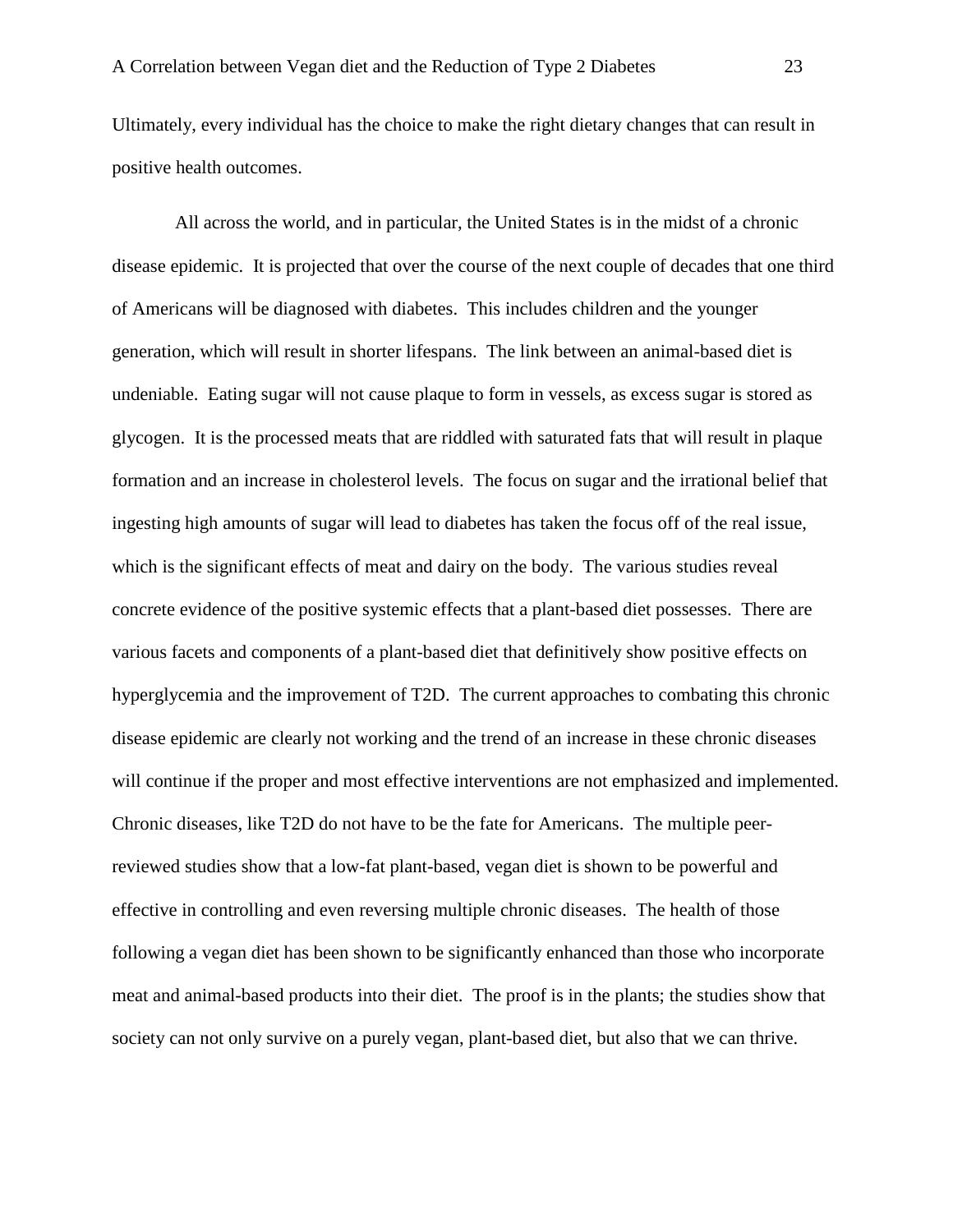# Addendum

Sample of Vegan Menu for One Week

## **Monday**:

**Breakfast**: Steel-cut oatmeal, sliced bananas, walnuts, rice milk **Lunch**: Whole grain pasta with veggie sausages, sun-dried tomatoes, broccoli; salad **Dinner**: Seitan Parmesan with tomato sauce, green beans, mashed potatoes

#### **Tuesday:**

**Breakfast**: Bagel with Earth Balance butter

**Lunch**: Sandwich with vegan cold cuts, nondairy cheese, avocado, pickles; tomato soup **Dinner:** Tacos with "meat" crumbles, nondairy cheese, guacamole; salad

## **Wednesday:**

**Breakfast**: Bagel with almond or peanut butter **Lunch**: Split pea soup with tempeh bacon, (nondairy) cheesy toast; salad **Dinner:** Stuffed butternut or acorn squash with tofu; sautéed collard greens **Thursday:**

**Breakfast**: Frozen waffles with Earth Balance butter, maple syrup **Lunch**: Black bean and soy cheese quesadilla with guacamole; salad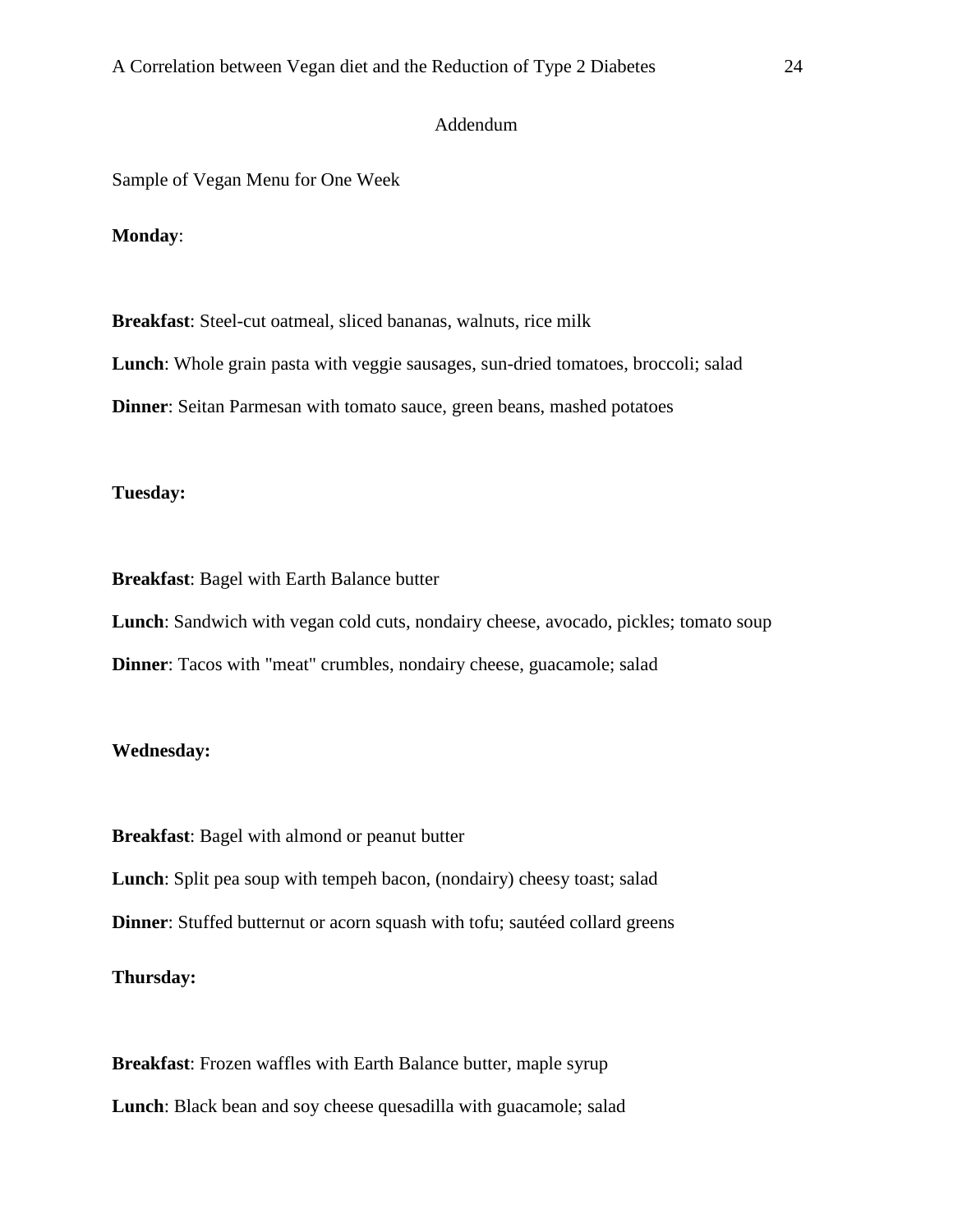**Dinner**: Pan-seared Gardein fillet with shiitake mushroom sauce; mashed potatoes and braised Brussels sprouts

# **Friday:**

**Breakfast**: Brown rice (I make several days' worth at a time), chopped dates, almonds, nondairy milk poured over

**Lunch**: Cabbage, thyme and meatless ground beef soup; 7-grain garlic bread

**Dinner:** Coconut curry tofu with whole grain wild rice and green beans

#### **Saturday:**

**Breakfast**: Brown rice with blueberries and almonds; hemp milk **Lunch**: Smoked paprika pinto beans with quinoa and sautéed kale **Dinner**: Charred seitan skewers, wheat berries; chili broccoli

## **Sunday:**

**Breakfast**: Whole grain pancakes and blueberries; tempeh bacon **Lunch**: Chili with pinto beans, tomatoes, peppers and onions, soy sour cream; salad **Dinner**: Seitan Parmesan (seitan fillets with melted nondairy cheese, tomato sauce), collard greens, mashed potatoes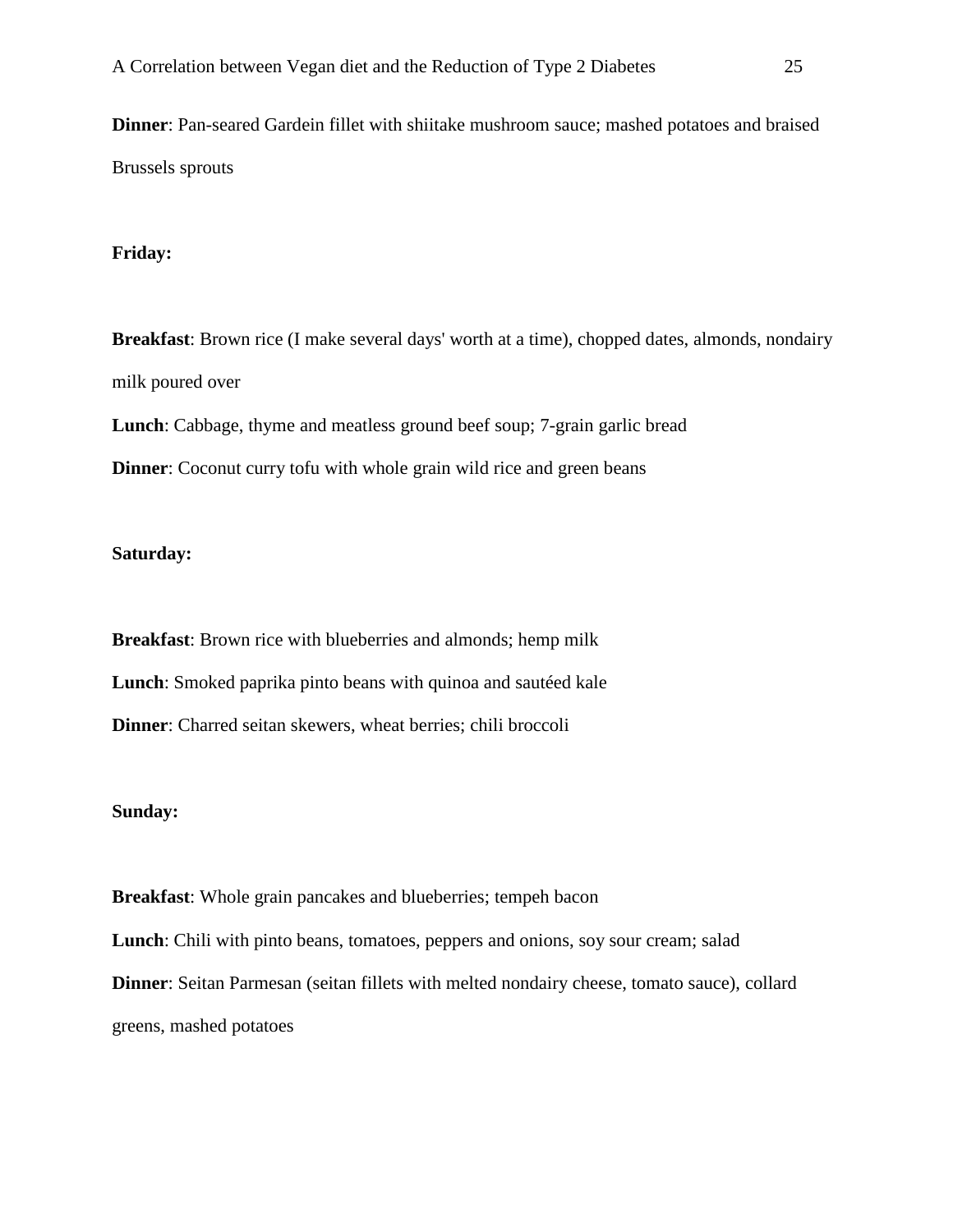#### References

- Graca, J., Oliveira, A., & Catheiros, M.M. (2015). Meat, beyond the plate. Data-driven hypotheses for understanding consumer willingness to adopt a more plant-based diet. *Appetite,* 9080-90. Doi:10.1016/j.appey.2015.02.037
- Graca, J., Catheiros, M.M., & Oliveira, A. (2015). Attached to meat? (Un)Willingness and Intentions to adopt a More Plant-based Diet. *Appetite,* 95113-125. doi.10.1016/j.appet.2015.06.024
- De Natale, C., Annuzzi, G., Bozzetto, L., Mazzarella, R., Costabile, G., Ciano, O., & ... Rivellese, A. A. (2009). Effects of a Plant-Based High-Carbohydrate/High-Fiber Diet Versus High-Monounsaturated Fat/Low-Carbohydrate Diet on Postprandial Lipids in Type 2 Diabetic Patients. *Diabetes Care*, *32*(12), 2168-2173. doi:10.2337/dc09-0266
- Kahleova, H., Levin, S., & Barnard, N. (2017). Cardio-Metabolic Benefits of Plant-Based Diets. *Nutrients*, *9*(8), 848. http://doi.org/10.3390/nu9080848
- McEvoy, C. T., Temple, N., & Woodside, J. V. (2012). Vegetarian diets, low-meat diets and health: A review. *Public Health Nutrition, 15*(12), 2287-94. doi[:http://dx.doi.org/10.1017/S1368980012000936](http://dx.doi.org/10.1017/S1368980012000936)
- Trapp, Caroline, MSN, APRN,B.C.-A.D.M., C.D.E., & Levin, Susan,M.S., R.D. (2012). Preparing to prescribe plant-based diets for diabetes prevention and treatment.*Diabetes Spectrum, 25*(1), 38-44. Retrieved from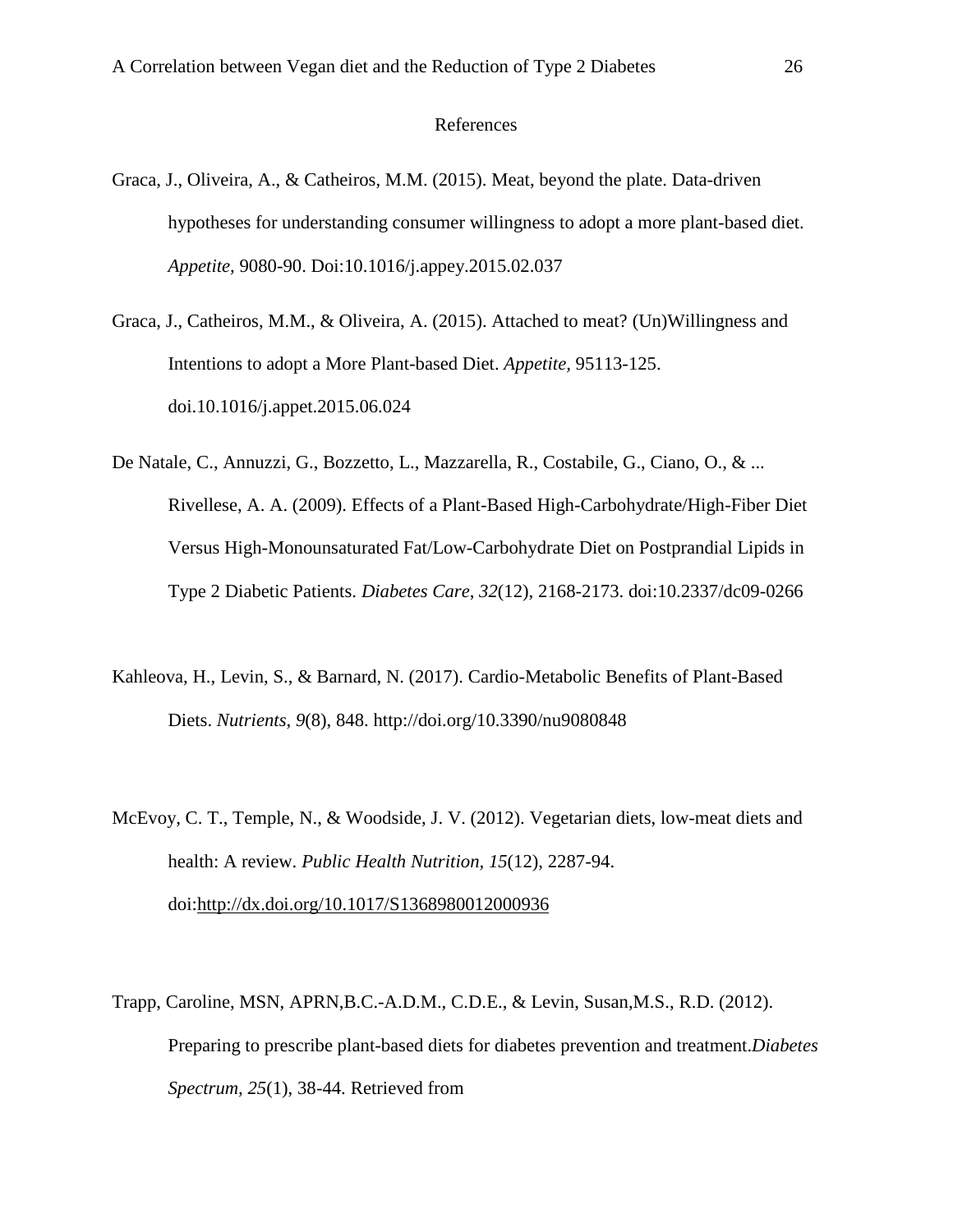<http://library.ramapo.edu:2048/login?url=https://search.proquest.com/docview/92682105> 6?accountid=13420

Stein, J. (2012). Vegan diet benefits type 2 diabetics. *Renal & Urology News, 11*(9), 37. Retrieved from [http://library.ramapo.edu:2048/login?url=https://search.proquest.com/docview/13124290](http://library.ramapo.edu:2048/login?url=https://search.proquest.com/docview/13124290%0984?accountid=13420) [84?accountid=13420](http://library.ramapo.edu:2048/login?url=https://search.proquest.com/docview/13124290%0984?accountid=13420)

Templeton, David. (2014, June 30). The Vegan Community is Small but Active and Research Shows its Health Benefits. *The Pittsburgh Post-Gazette.* Retrieved from http://www.postgazette.com/news/health/2014/07/01/The-vegan-community-is-small-but-active-andresearch-shows-its-health-benefits/stories/201407010015

Wolfram, T., & Ismail-Beigi, F. (2011). Efficacy of high-fiber diets in the Management of of Type 2 Diabetes Mellitus. *Endocrine Practice, 17*(1), 132-142. Retrieved from [http://library.ramapo.edu:2048/login?url=https://search.proquest.com/docview/17006515](http://library.ramapo.edu:2048/login?url=https://search.proquest.com/docview/17006515%0911?accountid=13420) [11?accountid=13420](http://library.ramapo.edu:2048/login?url=https://search.proquest.com/docview/17006515%0911?accountid=13420)

Satija, A., Bhupathiraju, S. N., Rimm, E. B., Spiegelman, D., Chiuve, S. E., Borgi, L, Hu, F. B. (2016). Plant-based dietary patterns and incidence of type 2 diabetes in US men and women: Results from three prospective cohort studies.*PLoS Medicine, 13*(6) doi:http://dx.doi.org/10.1371/journal.pmed.1002039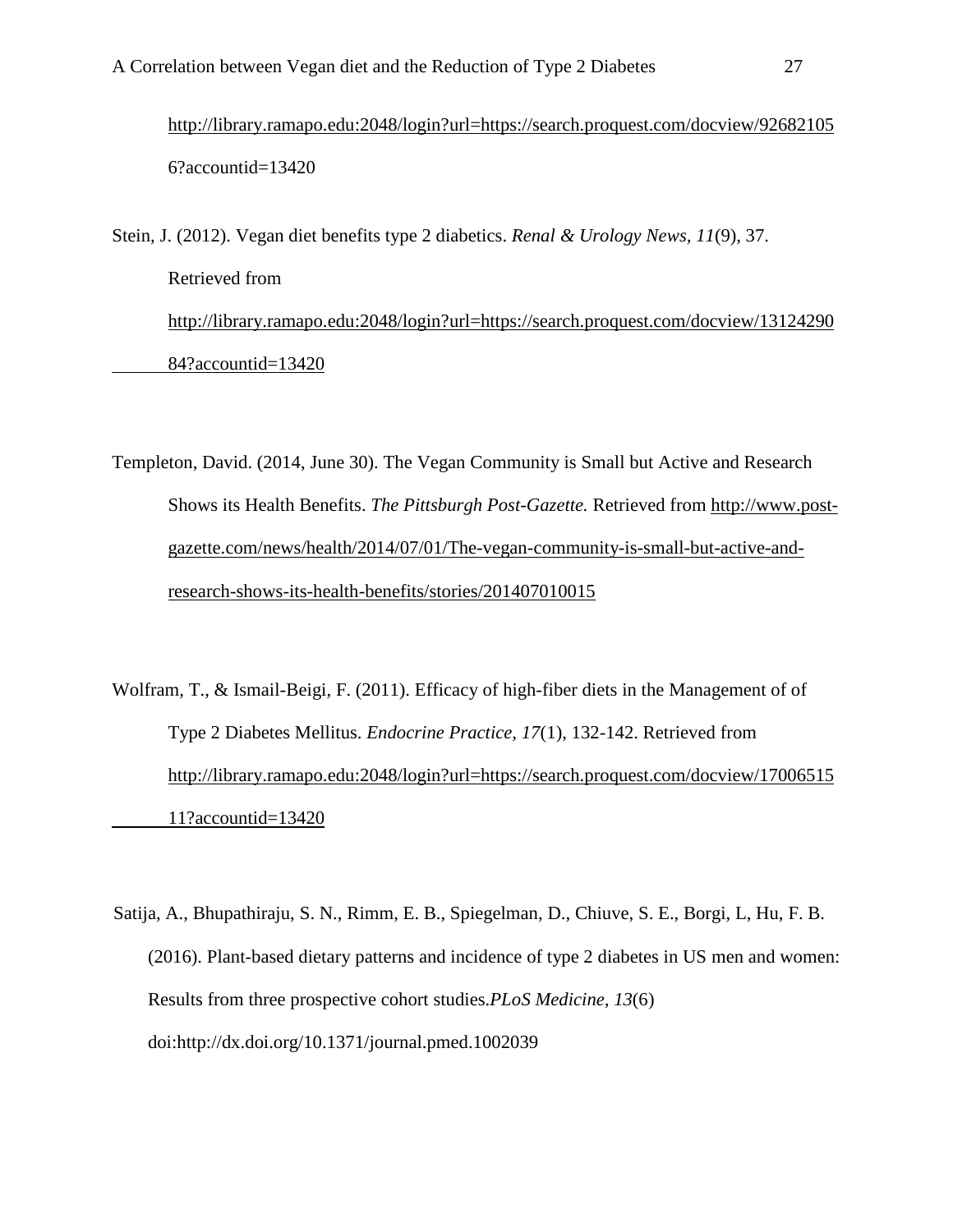Lee, Y., Kim, S., Lee, I., Kim, J., Park, K., Jeong, Lee, D. (2016). Effect of a brown rice based vegan diet and conventional diabetic diet on glycemic control of patients with type 2 diabetes: A 12-week randomized clinical trial. *PLoS One, 11*(6) doi:http://dx.doi.org/10.1371/journal.pone.0155918

Turner-McGrievy, G., Jenkins, D. J. A., Barnard, N. D., Cohen, J., Gloede, L., & Green, A. A. (2011). Decreases in dietary glycemic index are related to weight loss among individuals following therapeutic diets for type 2 Diabetes1-4. *The Journal of Nutrition, 141*(8), 1469-74. Retrieved from [http://library.ramapo.edu:2048/login?url=https://search.proquest.com/docview/88481132](http://library.ramapo.edu:2048/login?url=https://search.proquest.com/docview/88481132%094?accountid=13420) [4?accountid=13420](http://library.ramapo.edu:2048/login?url=https://search.proquest.com/docview/88481132%094?accountid=13420)

- Harland, J., & Garton, L. (2016). An update of the evidence relating to plant-based diets and cardiovascular disease, type 2 diabetes and overweight. *Nutrition Bulletin*, *41*(4), 323- 338. doi:10.1111/nbu.12235
- Kim, S. J., deSouza, R. J., Choo, V. L., Ha, V., Cozma, A. I., Chiavaroli, L.. Sievenpiper, J. L. (2016). Effects of dietary pulse consumption on body weight: A systematic review and meta-analysis of randomized controlled trials. *The American Journal of Clinical Nutrition, 103*(5), 1213. Retrieved from

[http://library.ramapo.edu:2048/login?url=https://search.proquest.com/docview/17907274](http://library.ramapo.edu:2048/login?url=https://search.proquest.com/docview/17907274%0975?accountid=13420) [75?accountid=13420](http://library.ramapo.edu:2048/login?url=https://search.proquest.com/docview/17907274%0975?accountid=13420)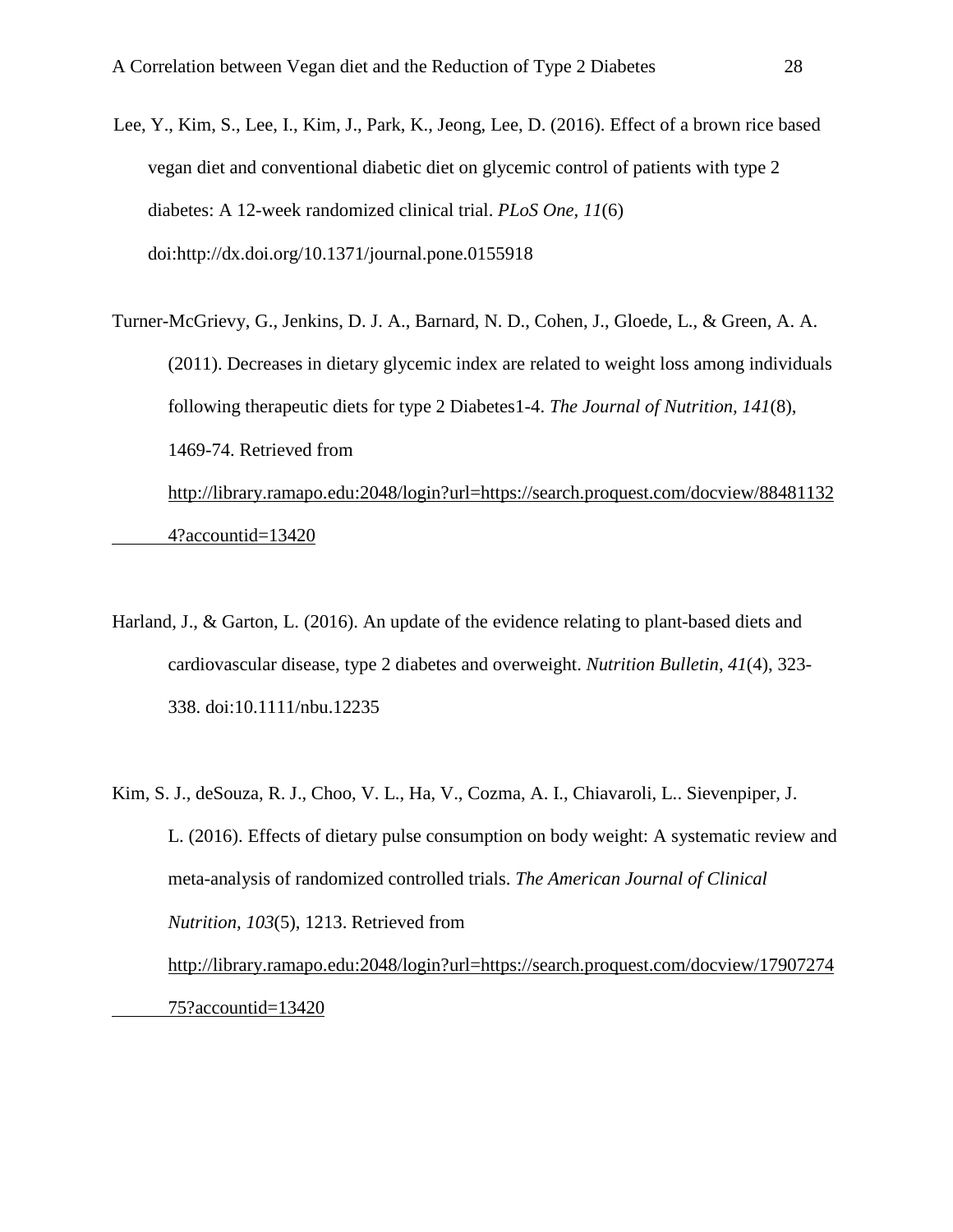Asif, M. (2014). The prevention and control the type-2 diabetes by changing lifestyle and dietary pattern. *Journal of Education and Health Promotion, 3*, 1. doi[:http://dx.doi.org/10.4103/2277-9531.127541](http://dx.doi.org/10.4103/2277-9531.127541)

Dyett, P. A., Sabaté, J., Haddad, E., Rajaram, S., & Shavlik, D. (2013). Vegan lifestyle behaviors. An exploration of congruence with health-related beliefs and assessed health indices. *Appetite*, *67*119-124. doi:10.1016/j.appet.2013.03.015

Barnard, N. D., Cohen, J., Jenkins, D. J. A., Turner-McGrievy, G., Gloede, L., Green, A., & Ferdowsian, H. (2009). A low-fat vegan diet and a conventional diabetes diet in the treatment of type 2 diabetes: A randomized, controlled, 74-wk clinical trial. *The American Journal of Clinical Nutrition, 89*(5) Retrieved from [http://library.ramapo.edu:2048/login?url=https://search.proquest.com/docview/23193175](http://library.ramapo.edu:2048/login?url=https://search.proquest.com/docview/23193175%092?accountid=13420) [2?accountid=13420](http://library.ramapo.edu:2048/login?url=https://search.proquest.com/docview/23193175%092?accountid=13420)

Vegan diet may be right choice for managing type 2 diabetes. (2017). *Endocrine Today, 15*(7), 4-

- 5. Retrieved from http://library.ramapo.edu:2048/login?url=https://search.proquest.com/docview/19200270 65?accountid=13420
- Katcher, H. I., Ferdowsian, H. R., Hoover, V. J., Cohen, J. L., & Barnard, N. D. (2010). A Worksite Vegan Nutrition Program Is Well-Accepted and Improves Health-Related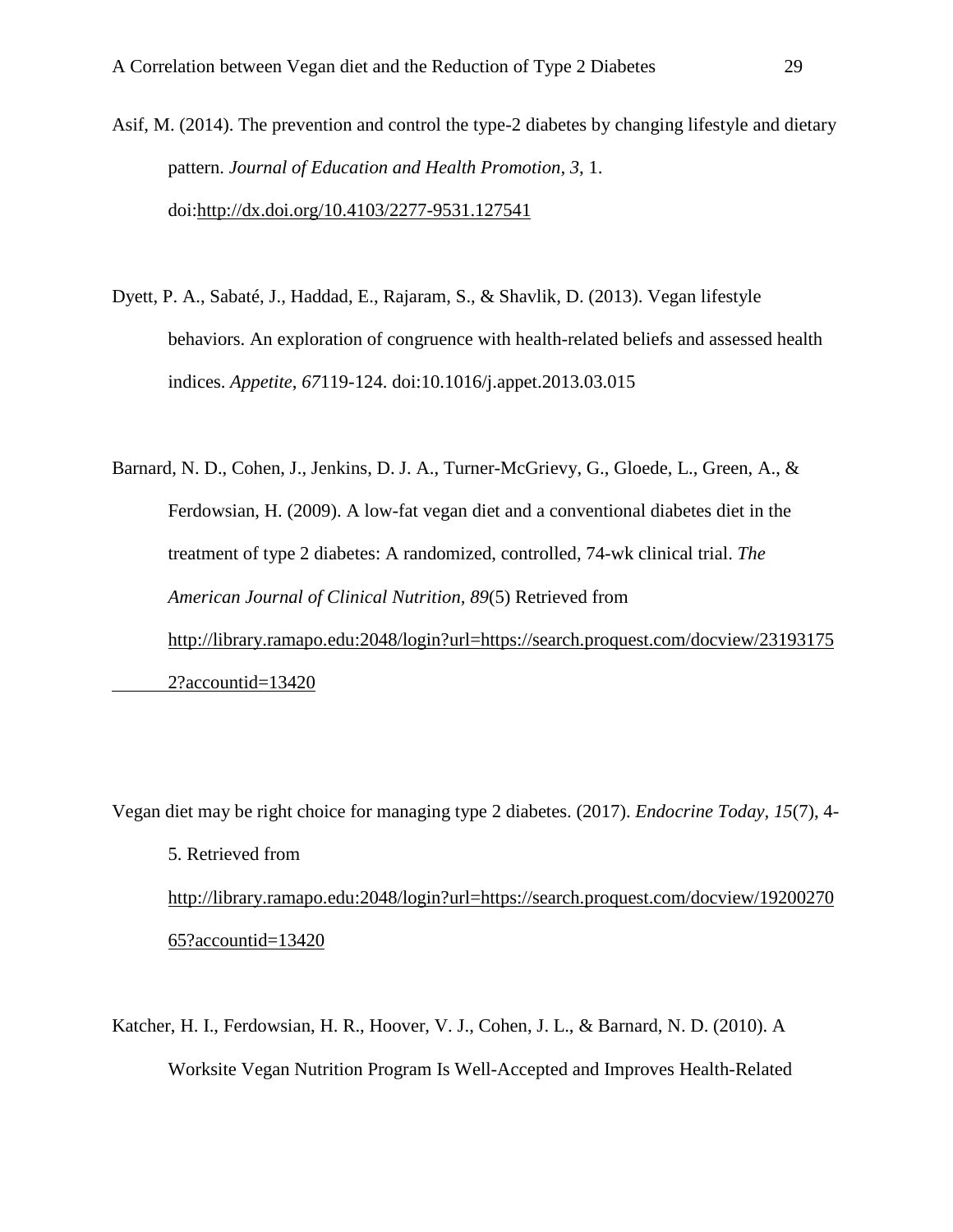Quality of Life and Work Productivity. *Annals Of Nutrition & Metabolism*, *56*(4), 245- 252. Retrieved from doi:10.1159/000288281

Tucker, Miriam E,. (2016 August 26). Blindness Due to Diabetic Retinopathy Surges Worldwide. *Diabetes Care*. 2016; 39: 1643-1649. Retrieved from <https://www.medscape.com/viewarticle/867987>

- Ajala, Olubukola., English, Patrick., Pinkney Jonathan. Systematic review and meta-analysis of different dietary approaches to the management of type 2 diabetes. *The American Journal of Clinical Nutrition*, Volume 97, Issue 3, 1 March 2013, Pages 505– 516, <https://doi.org/10.3945/ajcn.112.042457>
- Le, L. T., & Sabaté, J. (2014). Beyond Meatless, the Health Effects of Vegan Diets: Findings from the Adventist Cohorts. *Nutrients*, *6*(6), 2131–2147. <http://doi.org/10.3390/nu6062131>

Haider, Lisa M., Schwingshackl, Lukas, Hoffmann, Georg, Ekmekcioglu, Cem. (2016) [The](https://www.tandfonline.com/doi/abs/10.1080/10408398.2016.1259210)  [effect of vegetarian diets on iron status in adults: A systematic review and meta](https://www.tandfonline.com/doi/abs/10.1080/10408398.2016.1259210)[analysis.](https://www.tandfonline.com/doi/abs/10.1080/10408398.2016.1259210) *Critical Reviews in Food Science and Nutrition* 0:0, pages 1- 16[.http://www.tandfonline.com/doi/abs/10.1080/10408398.2012.736093?journalCode=bf](http://www.tandfonline.com/doi/abs/10.1080/10408398.2012.736093?journalCode=bf%09sn20)  $sn20$ 

Kahleova, H., Matoulek, M., Malinska, H., Oliyarnik, O., Kazdova, L., Neskudla, T., … Pelikanova, T. (2011). Vegetarian diet improves insulin resistance and oxidative stress markers more than conventional diet in subjects with Type 2 diabetes. *Diabetic*